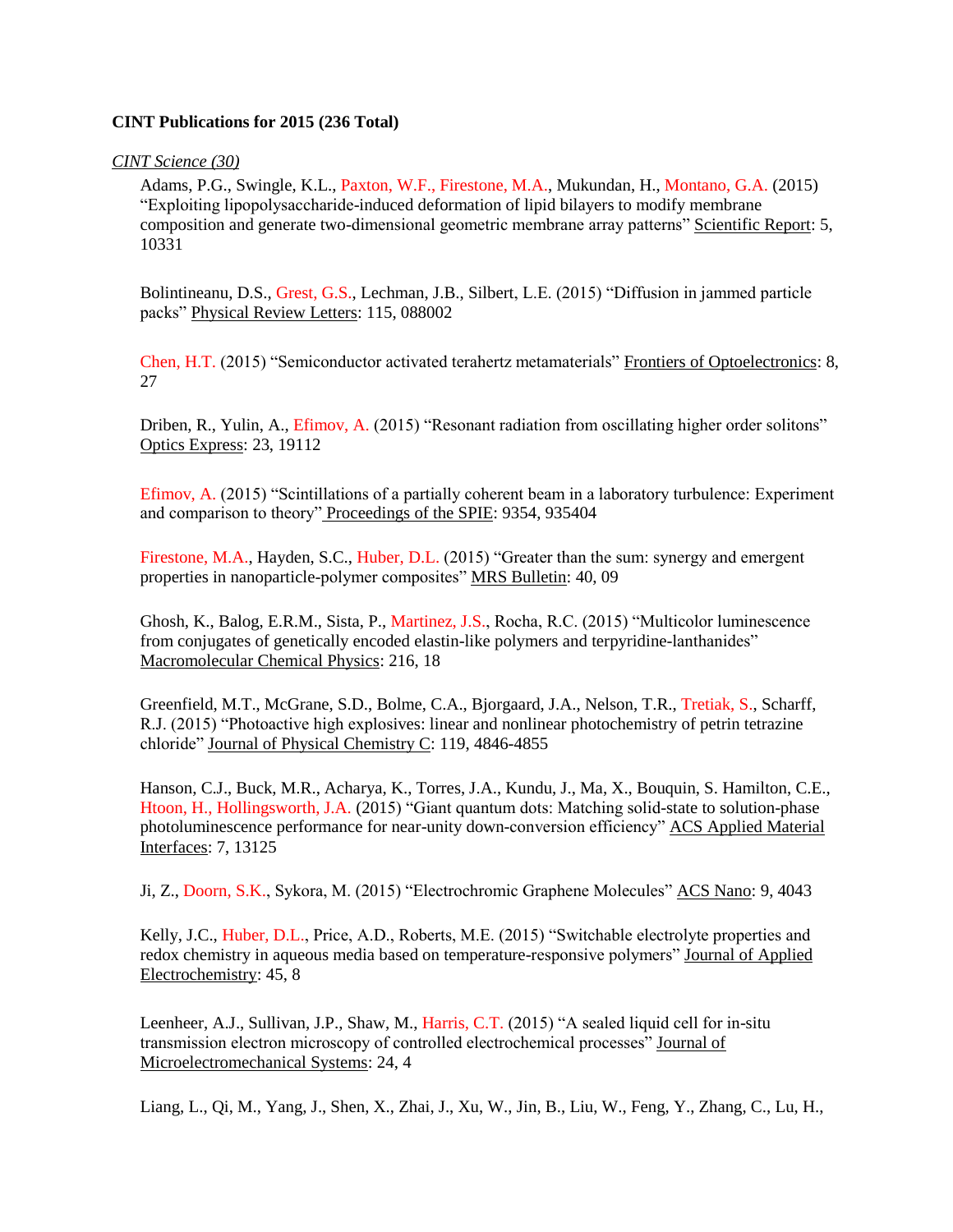Chen, H.T., Kang, L., Xu, W., Chen, J., Cui, T.J., Wu, P., Liu, S. (2015) "Anomalous terahertz reflection and scattering by flexible and conformal coding metamaterials" Advanced Optical Materials: 3, 1374

Li, J., Chen, S., Yang, H., Li, J., Yu, P., Cheng, H., Gu, C., Chen, H.T., Tian, J. (2015) "Simultaneous control of light polarization and phase distributions using plasmonic metasurfaces" Advanced Functional Materials: 25, 704

Liu, J., Adamska, L., Doorn, S.K., Tretiak, S. (2015) "Singlet and triplet exictons and charge polarons in cycloparaphenylenes: A density functional theory study" Physical Chemistry Chemical Physics: 17, 14613-14622

Nan, C.W., Jia, Q.X. (2015) "Obtaining ultimate functionalities in nanocomposites: Design, control, and fabrication" MRS Bulletin: 40, 719

Park, Y., Choi, J.S., Choi, T., Lee, M.J., Jia, Q.X., Park, M., Lee, H., Park, B.H. (2015) "Configuration of ripple domains and their topological defects formed under local mechanical stress on hexagonal monolayer graphene" Scientific Reports: 5, 9390

Paxton, W.F., Bouxsein, N.F., Henderson, I.M., Gomez, A., Bachand, G.D. (2015) "Dynamic assembly of polymer nanotube networks via kinesin powered microtube filaments" Nanoscale: 7, 25

Paxton, W.F., Sanchez, S., Nitta, T. (2015) "Editorial: Special issue micro- and nanomachines" Transactions on Nanobioscience: 14, 258-259

Salerno, K.M., Grest, G.S. (2015) "Temperature effects on nanostructure and mechanical properties of single-nanoparticle thick membranes" Faraday Discussions: 181, 339

Soh, D.B.S., Brif, C., Coles, P.J., Lütkenhaus, N., Camacho, R.M., Urayama, J., Sarovar, M., (2015). "Self-Referenced Continuous-Variable Quantum Key Distribution Protocol" Phys. Rev. X: 5, 041010

Talbayev, D., Lee, J., Trugman, S.A., Zhang, C.L., Cheong, S.W., Averitt, R.D., Taylor, A.J., Prasankumar, R.P. (2015) "Spin-dependent polaron formation dynamics in Eu.75Y.25MnO3 probed by femtosecond pump-probe spectroscopy" Physical Review B: 91, 064420

Ting, C.L., Stevens, M.J., Frischknecht, A.L. (2015) "Structure and dynamics of coarse-grained ionomer melts in an external electric field" Macromolecules: 48, 809 U2013A0037

Wang, F., Wei, Q.H., Htoon, H. (2015) "Switchable and non-switchable zero backscattering of dielectric nano-resonators" Optical Materials Express: 5, 668-675

Wang, Z., Li, R., Bian, K., Wang, X., Xu, H., Hollingsworth, J.A., Hanrath, T., Fang, J. (2015) "An obtuse rhomhohedral superlattice assembled by Pt nanocubes" Nano Letters: 15, 6254

Watt, J., Huber, D.L., Price, A.D., Roberts, M.E. (2015) "Effect of seed age on gold nanorod formation: a microfluidic, real-time investigation" Chemistry of Materials: 27, 18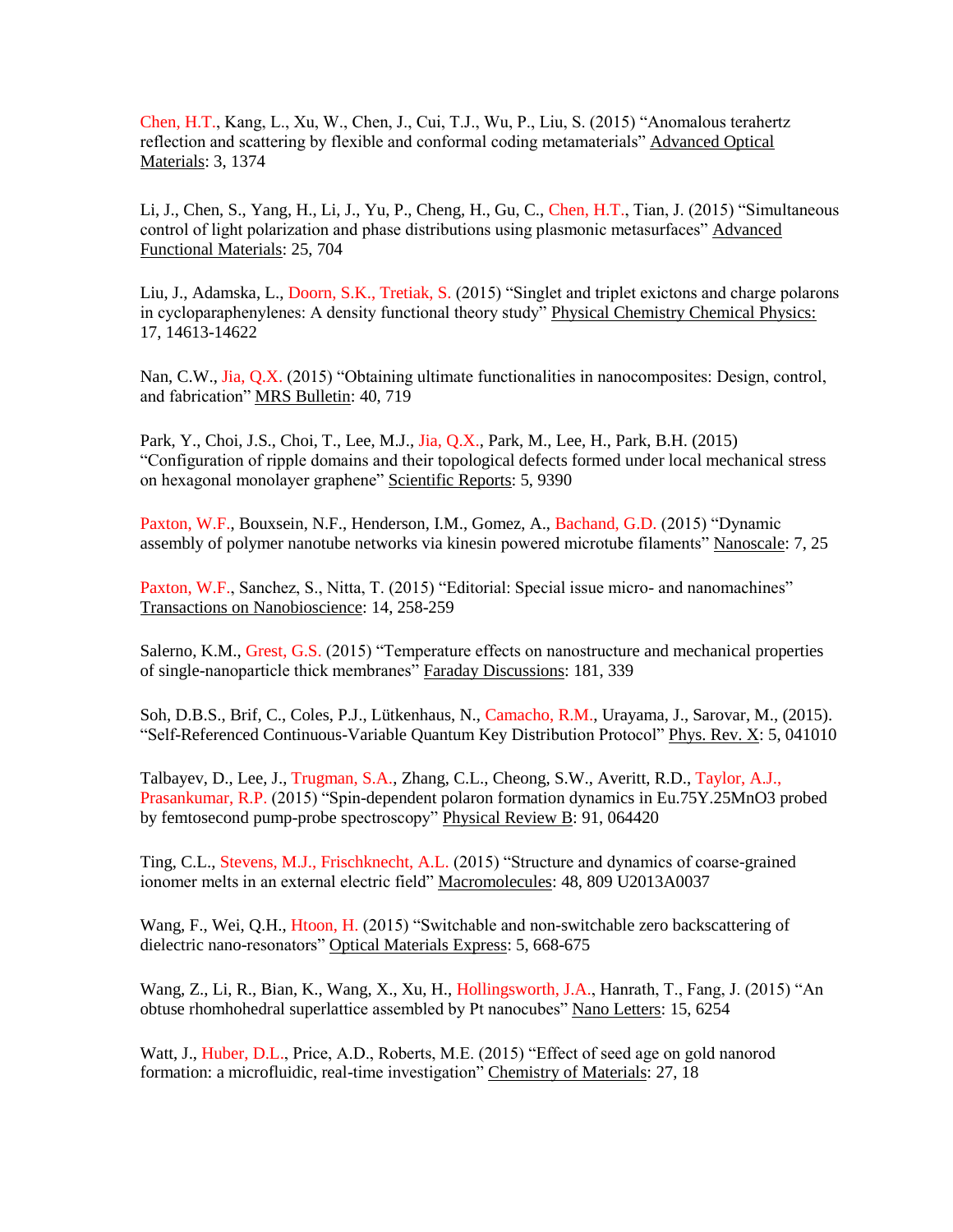White, A.J., Gorshkov, V.N., Tretiak, S., Mozyrsky, D. (2015) "Non-adiabatic molecular dynamics by accelerated semiclassical monte carlo" Journal of Chemical Physics: 143, 014115

Willey, M., Bagge-Hansen, M., Lauderbach, L., Hodgin, R., Hansen, D., May, C., VanBuuren, T., Gustavsen, R., Watkins, E., Firestone, M., Dattelbaum, D., Jensen, B., Graber, T., Bastea, S., Fried, L. (2015) "Measurement of carbon condensates using small-angle X-ray scattering during detonation of high explosives" APS Topical Conference on the Shock Compression of Matter: O1.003

Zhang, Y., Li, T., Chen, Q., Zhang, H., O'Hara, J.F., Abele, E., Taylor, A.J., Chen, H.T., Azad, A.K. (2015) "Independently tunable dual-band perfect absorber based on graphene at mid-infrared frequencies" Scientific Reports: 5, 18463

Zhu, J.X., Albers, R.C., Haule, K., Wills, J.M. (2015) "First-principles study of the Kondo physics of a single Pu impurity in Th host" Physical Review B: 91, 165126

## *CINT User Science - Internal (53)*

Acharya, K. P., Nguyen, H. M., Paulite, M., Piryatinski, A., Zhang, J., Casson, J. L., Xu, H., Htoon, H., Hollingsworth, J. A. (2015) "Elucidation of Two Giants: Challenges to Thick-shell Synthesis in CdSe/ZnSe and ZnSe/CdS Core/Shell Quantum Dots" Journal of the American Chemical Society: *137*, 3755-3758. U2013B0037

Adamska, L., Nazin, G.V., Doorn, S.K., Tretiak, S. (2015) "Self-trapping of charge carriers in semiconducting carbon nanotubes: Structural analysis" Journal of Physical Chemistry Letters: 6, 3873 U2012B0055

Aguilar, R.V., Qi, J., Brahlek, M., Bansal, N., Azad, A., Bowlan, J., Oh, S., Taylor, A.J., Prasankumar, R.P., Yarotski, D.A. (2015) "Time-resolved terahertz dynamics in thin films of the topological insulator Bi2Se3" Applied Physics Letters: 106, 011901 U2013B0125

Ahmed, T., Modine, N.A., Zhu, J.X. (2015) "Bonding between graphene and MoS2 monolayers without and with Li intercalation" Applied Physics Letters: 107, 043903 U2013B0097

Benz, A., Campione, S., Klem, J.F., Sinclair, M.B., Brener, I. (2015) "Control of strong light-matter coupling using the capacitance of metamaterial nanocavities" Nano Letters: 15, 3 U2014A0057

Bjorgaard, J.A., Kuzmenko, V., Velizhanin, K.A., Tretiak, S. (2015) "Solvent effects in timedependent self-consistent field methods I: optical response calculations" Journal of Chemical Physics: 142, 044103 U2013A0032

Bjorgaard, J.A., Nelson, T., Kalinin, K., Kuzmenko, V., Velizhanin, K.A., Tretiak, S. (2015) "Simulations of fluorescence solvatochromisms in substituted PPV oligomers from excited state molecular dynamics with implicit solvent" Chemical Physics Letters: 631, 66-69 U2013A0032

Bjorgaard, J.A., Velizhanin, K.A., Tretiak, S. (2015) "Solvent effects in time-dependent selfconsistent field methods II: variational formulations and analytical gradients" Journal of Chemical Physics: 143, 054305 U2013A0032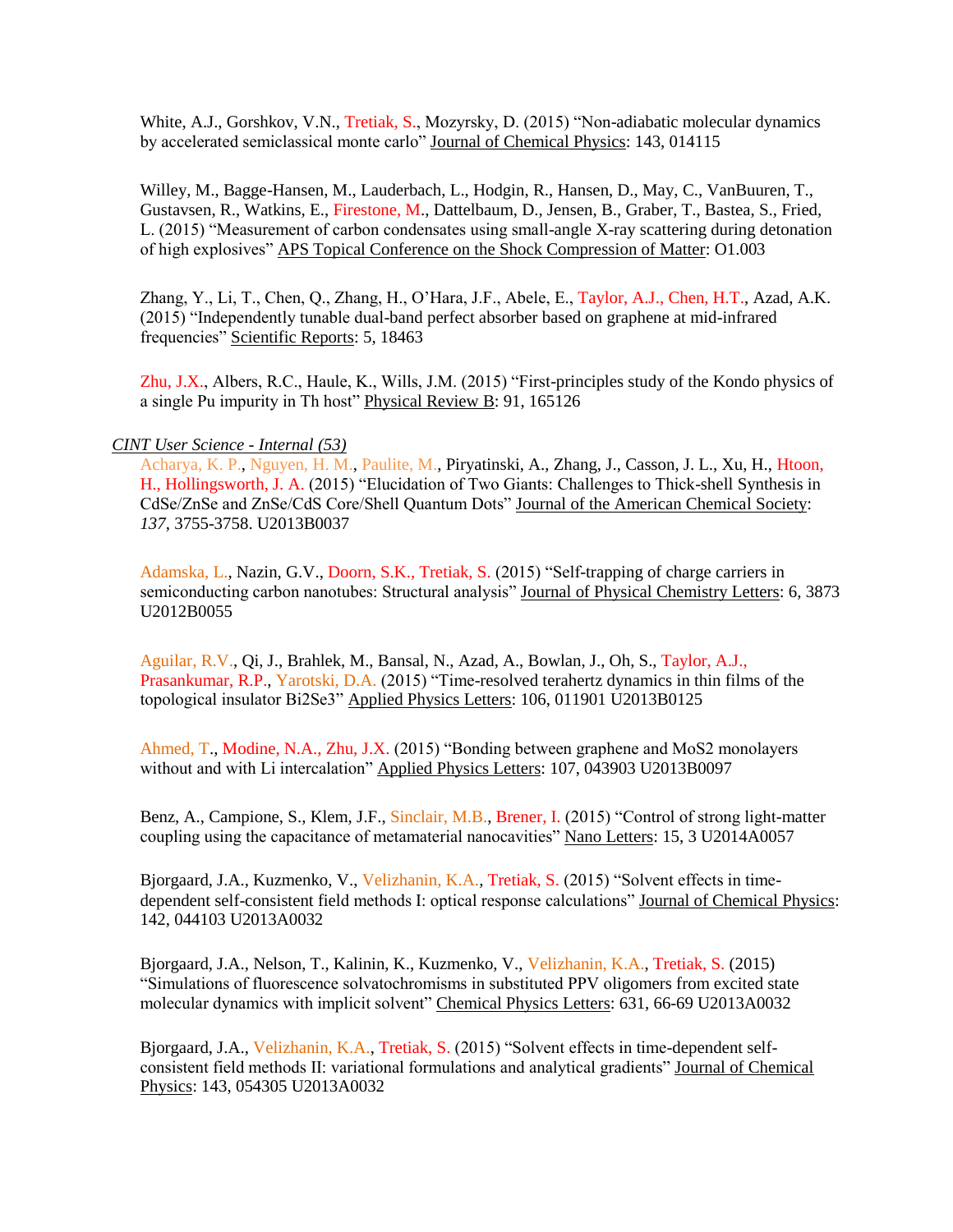Bowlan, J., Xu, X., Sinha, K., Trugman, S.A., Taylor, A., Prasankumar, R., Yarotski, D. (2015) "Ultrafast dynamics of multiferroic h-LuFeO3" Institute of Electrical and Electronics Engineers: Conference Proceedings, May 2015 U2013B0125

Bussmann, E., Rudolph, M., Subramania, G.S., Misra, S., Carr, S.M., Langlois, E., Dominguez, J., Pluym, T., Lilly, M.P., Carroll, M.S. (2015) "Scanning capacitance microscopy registration of buried atomic-precision donor devices" Nanotechnology: 26, 085701

Campione, S., Luk, T.S., Liu, S., Sinclair, M.B. (2015) "Realizing high-quality, ultralarge momentum states and ultrafast topological transitions using semiconductor hyperbolic metamaterials" Journal of the Optical Society of America B: 32, 1809

Campione, S., Liu, S., Benz, A., Klem, J.F., Sinclair, M.B., Brener, I. (2015) "Epsilon-near-zero modes for tailored light-matter interaction" Physics Review Applied: 4, 044011

Carpenter, J.S., Nizolek, T., McCabe, R., Knezevic, M., Zheng, S., Eftink, B., Scott, J., Vogel, S., Pollock, T., Mara, N.A., Beyerlein, I.J. (2015) "Bulk texture evolution of nanolamellar Zr-Nb composites processed via accumulative roll bonding" Acta Materialia: 92, 97-108 C2013A0022

Chen, A., Poudyal, N., Xiong, J., Liu, J.P., Jia, Q.X. (2015) "Modification of structure and magnetic anisotropy of epitaxial CoFe2O4 films by hydrogen reduction" Applied Physics Letters: 106, 111907 U2014A0041

Chou, S.S., Huang, Y.K., Kim, J., Kaehr, B., Foley, B.M., Lu, P., Dykstra, C., Hopkins, P.E., Brinker, C.J., Huang, J., Dravid, V.P. (2015) "Controlling the metal to semiconductor transition of MoS2 and WS2 in solution" Journal of the American Chemical Society: 137, 5 U2014B0071

Curry, M.J., England, T.D., Bishop, N.C., Ten-Eyck, G., Wendt, J.R., Pluym, T.P., Lilly, M.P., Carr, S.M., Carroll, M.S. (2015) "Cryogenic preamplification of a single-electron-transistor using a silicongermanium heterojunction-bipolar-transistor" Applied Physics Letters: 106, 203505 U2013B0148

Dai, Y., Bowlan, J., Li, H., Miao, H., Shi, Y.G., Trugman, S.A., Zhu, J.X., Ding, H., Taylor, A.J., Yarotski, D.A., Prasankumar, R.P. (2015) "Ultrafast carrier dynamics in the large magnetoresistance material WTe2" Physical Review B: 92, 161104 U2013B0125

Gao, Y., Roslyak, O., Dervishi, E., Karan, N.S., Ghosh, Y., Sheehan, C.J., Wang, F., Gupta, G., Mohite, A., Dattelbaum, A.M., Doorn, S.K., Hollingsworth, J.A., Piryatinski, A., Htoon, H. (2015) "Hybrid graphene-giant nanocrystal quantum dot assemblies with highly efficient biexciton emission" Advanced Optical Materials: 3, 39 RA2014A0017

Hartmann, N.F., Yalcin, S.E., Adamska, L., Haroz, E.H., Ma, X., Tretiak, S., Htoon, H., Doorn, S.K. (2015) "Photoluminescence imaging of solitary dopant sites in covalently doped single-wall carbon nanotubes" Nanoscale: 7, 20521 U2012B0055

Jain, P., Wang, Q., Roldan, M., Glavic, A., Lauter, V., Urban, C., Bi, Z., Ahmed, T., Zhu, J.X., Varela, M., Jia, Q.X., Fitzsimmons, M.R. (2015) "Synthetic magnetoelectric coupling in a nanocomposite multiferroic" Scientific Reports: 5, 9089 U2013B0097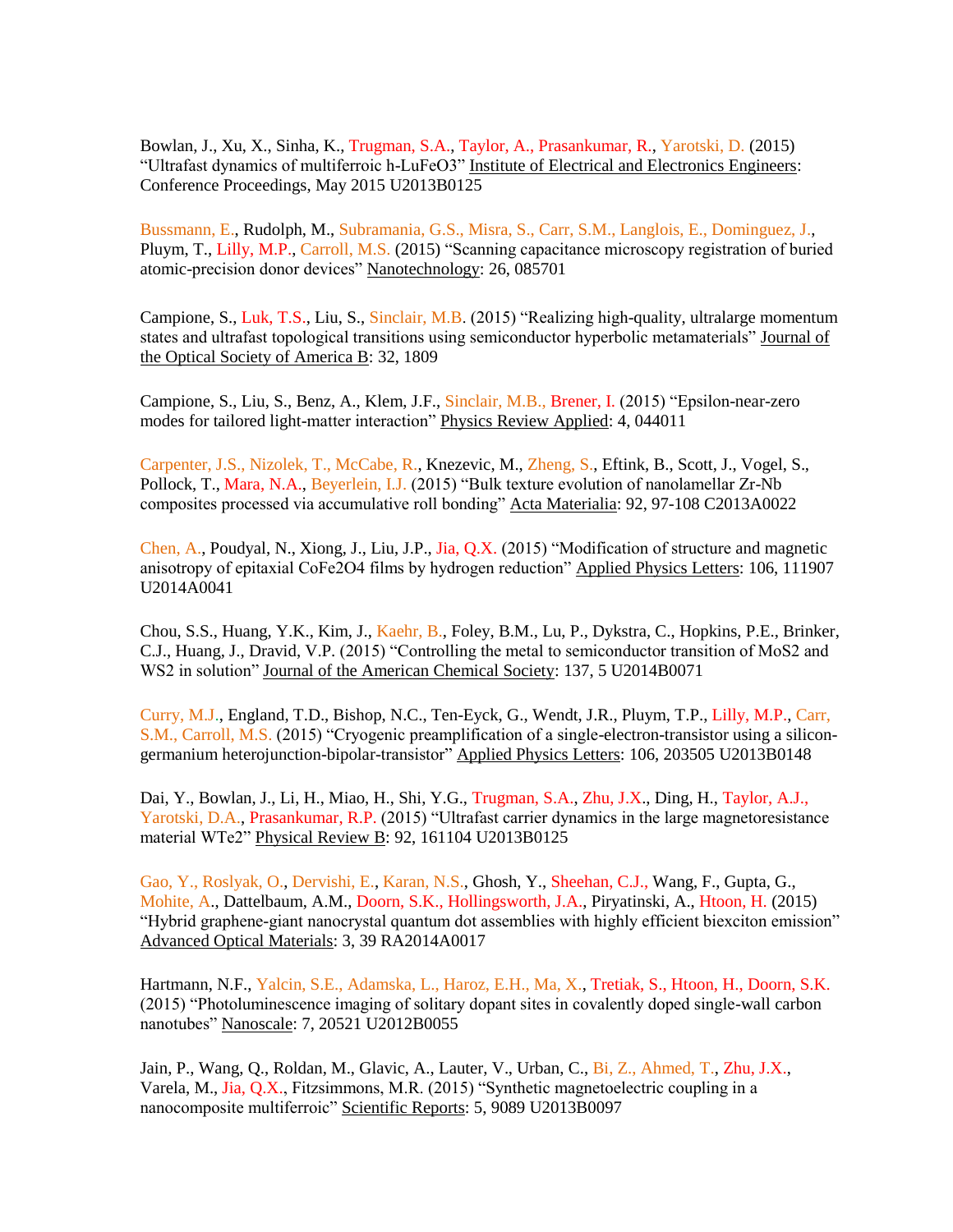Kamaraju, N., Pan, W., Ukenberg, U., Gvozdic, D.M., Boubanga-Tombet, S., Upadhya, P.C., Reno, J., Taylor, A.J., Prasankumar, R.P. (2015) "Terahertz magneto-optical spectroscopy of a twodimensional hole gas" Applied Physics Letters: 106, 031902 U2012B0010

Kent, M.S., Avina, I.C., Rader, N., Busse, M.L., George, A., Sathitsuksanoh, N., Baidoo, E., Timlin, J., Giron, N.H., Celina, M.C., Martin, L.E., Polsky, R., Chavez, V.H., Huber, D.L., Keasling, J.D., Singh, S., Simmons, B.A., Sale, K.L. (2015) "Assay for lignin breakdown based on lignin films: insights into the Fenton reaction with insoluble lignin" Green Chemistry: 17, 4830 C2014A0038

Lee, J., Trugman, S.A., Zhang, C.L., Talbayev, D., Xu, X.S., Cheong, S.W., Yarotski, D.A., Taylor, A.J., Prasankumar, R.P. (2015) "The influence of charge and magnetic order on polaron and acoustic phonon dynamics in LuFe2O4" Applied Physics Letters: 107, 042906 U2013B0125

Leenheer, A.J., Jungjohann, K.L., Zavadil, K.R., Sullivan, J.P., Harris, C.T. (2015) "Lithium electrodeposition dynamics in aprotic electrolyte observed in situ via transmission electron microscopy" ACS Nano: 9, 4

Liu, J., Adamska, L., Doorn, S.K., Tretiak, S. (2015) "Singlet and triplet excitons and charge polarons in cycloparaphenylenes: A density functional theory study" Physical Chemistry Chemical Physics: 17, 14613 U2012B0055

Ma, X., Baldwin, J.K.S., Hartmann, N.F., Doorn, S.K., Htoon, H. (2015) "Solid-state approach for fabrication of photostable oxygen-doped carbon nanotubes" Advanced Functional Materials: 25, 6157 U2012B0040

Ma, X. & Htoon, H. Tailoring the photophysical properties of carbon nanotubes by photonic nanostructures. Modern Physics Letters *B*, 1530004, (2015). U2012B0040

Ma, X., Roslyak, O., Duque, J.G., Doorn, S.K., Piryatinski, A., Dunlap, D.H., Htoon, H. (2015) "Influences of exciton-exciton annihilation on photon emission statistics of carbon nanotubes" Physical Review Letters: 115, 017401 U2012B0040

Mara, N.A., Beyerlein, I.J. (2015) "Interface-dominant multilayers fabricated by severe plastic deformation: Stability under extreme conditions" Current Opinions in Solid State and Materials Science: 19, 5 U2014A0085

Mayer, C., Li, N., Mara, N., Chawla, N. (2015) "Micromechanical and in situ shear testing of Al-SiC nanolaminate composites in a transmission electron microscope (TEM)" Materials Science and Engineering A: 621, 229 U2014A0085

Moore, S.G., Stevens, M.J., Grest, G.S. (2015) ""Liquid-vapor interface of the Stockmayer fluid in a uniform external field" Physical Review E 91, 022309

Nie, W., Gupta, G., Crone, B.K., Liu, F., Smith, D.L., Ruden, P., Kuo, C., Tsai, H., Wang, H.L., Li, H., Tretiak, S., Mohite, A.D. (2015) "Interface design principles for high efficiency organic semiconductor devices" Advanced Sciences: 2, 1500024 U2014B0093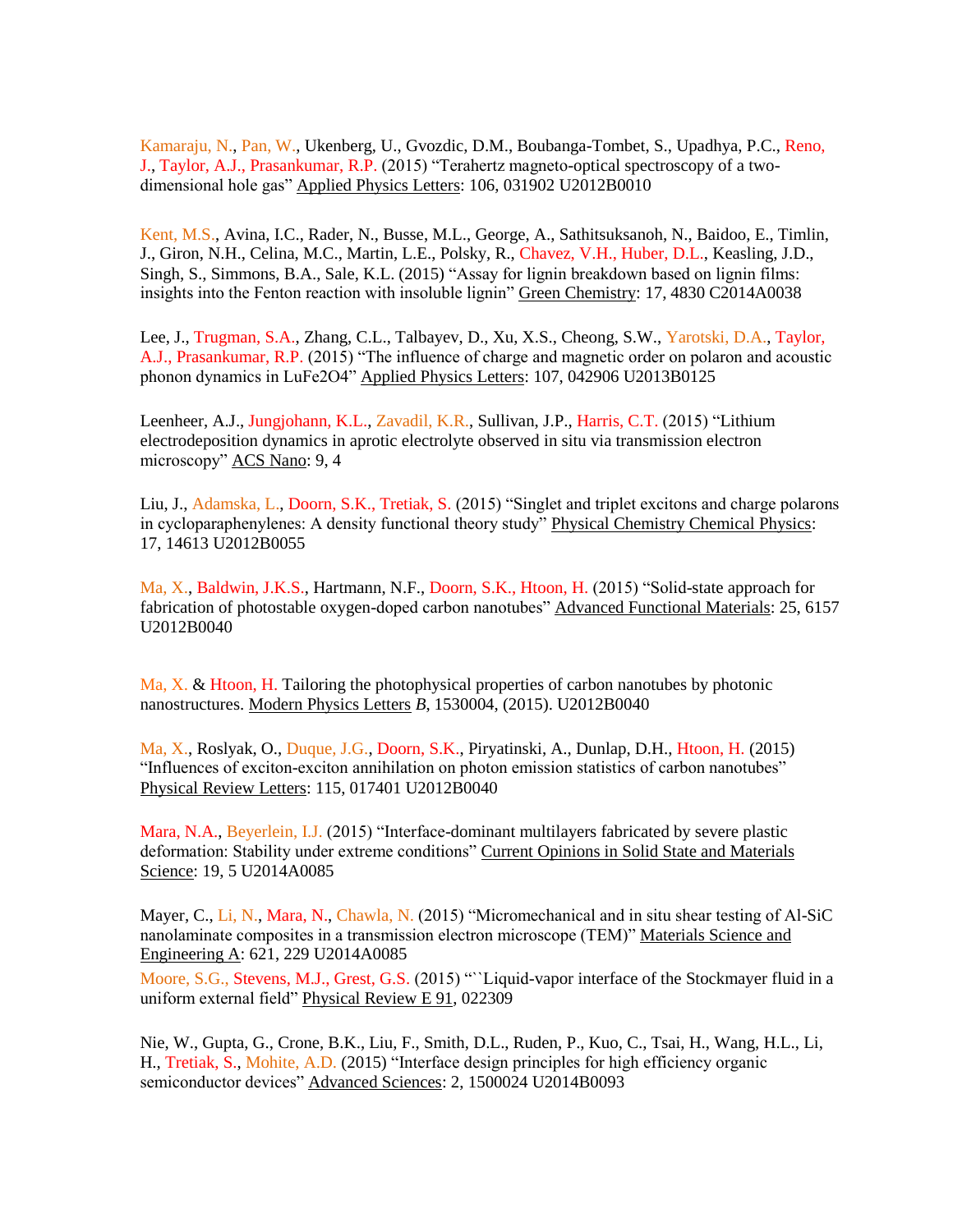Nie, W., Hsinhan, T., Asadpour, R., Blancon, J.C., Kappera, R., Chhowalla, M., Neukirch, A., Tretiak, S., Gupta, G., Crochet, J., Alam, M.A., Wang, H.L., Mohite, A.D. (2015) "High-efficiency solution-processed perovskite solar cells with millimeter-scale grains" Science: 347, 522-525 U2014B0093

Nizolek, T., Avallone, J., Pollock, T., Mara, N., Beyerlein, I. (2015) "High strength bulk metallic nanolaminates" Advanced Materials and Processes: 173, 2 C2013A0022

Nizolek, T., Avallone, J., Mara, N.A., Beyerlein, I.J. (2015) "Enhanced plasticity via kinking in cubic metallic nanolaminates" Advanced Engineering Materials: 17, 6 C2013A0022

Pathak, S, Kalidindi, S.R. (2015) "Spherical nanoindentation stress–strain curves" Materials Science and Engineering: R: Reports. 91, 1-36

Paulite, M., Acharya, K. P., Nguyen, H. M., Hollingsworth, J. A. & Htoon, H. "Inverting Asymmetric Confinement Potentials in Core/Thick-Shell Nanocrystals." The Journal of Physical Chemistry Letters: 6, 706-711, (2015). C2013A0064

Ramasamy, K., Kotula, P.G., Fidler, A.F., Brumbach, M.T., Pietryga, J.M., Ivanov, S.A. (2015) "SnxGe1-x Alloy Nanocrystals: a First Step Toward Solution-Processed Group IV Photovoltaics" Chemical Materials: 27, 4640-4649 U2015B0017

Roehling, D., Perron, A., Fattebert, J-L, Coughlin, D.R, Gibbs, P.J., Gibbs, J.W., Imhoff, S.D., Tourret, D., Baldwin, J.K., Clarke, A.J., Turchi, P.E.A., McKeown, J.T. (2015) "Imaging the rapid solidification of metallic alloys in the TEM", Microscopy and Microanalysis: 21(S3):469-470 U2014A0006.

Shirkhorshidian, A., Bishop, N., Dominguez, J., Wendt, J., Lilly, M.P., Carroll, M.S. (2015) "Transport spectroscopy of low disorder silicon tunnel barriers with and withour Sb implants" Nanotechnology: 26, 205703 U2013B0148

Subbaiyan, N.K., Doorn, S.K. (2015) "Nanotube micellar surface chemistry- surfactant surface structure, modification and application" Handbook of Carbon Nanomaterials: Volume 8, Chapter 1 U2013B0095

Subbaiyan, N.K., Parra-Vasquez, N.G., Cambre, S., Santiago Cordoba, M.A., Yalcin, S.E., Hamilton, C.E., Mack, N.H., Blackburn, J.L., Doorn, S.K., Duque, J.G. (2015) "Bench-top aqueous two-phase extraction of isolated individual single-walled carbon nanotubes" Nano Research: 10.1007 U2013A0024

Sun, C., Kirk, M., Li, M., Hattar, K., Wang, Y., Anderoglu, O., Valdez, J., Uberugga, B.P., Dickerson, R., Maloy, S.A. (2015), Microstructure, chemistry and mechanical properties of Ni-based superalloy Rene N4 under irradiation at room temperature, Acta Materialia, 95, 357-365. U2014A0061

VanDelinder, V., Wheeler, D.R., Small, L.J., Brumbach, M.T., Spoerke, E.D., Henderson, I., Bachand, G.D. (2015) "Simple, benign, aqueous-based animation of polycarbonate surfaces" Applied Material Interfaces: 10, 5643 C2014B0124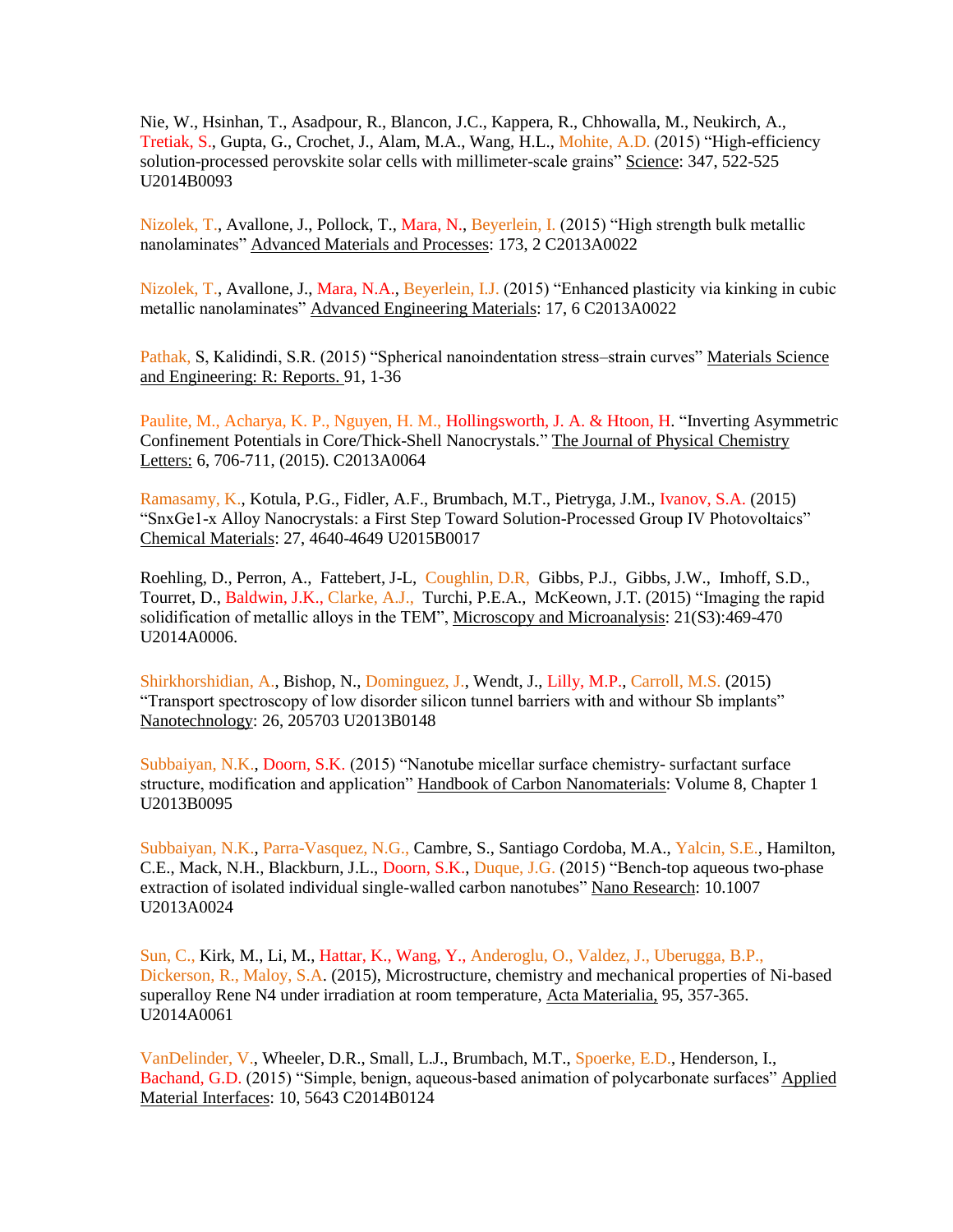Wang, F., Karan, N. S., Nguyen, H. M., Ghosh, Y., Sheehan, C. J., Hollingsworth, J. A. & Htoon, H. "Correlated structural-optical study of single nanocrystals in a gap-bar antenna: effects of plasmonics on excitonic recombination pathways." Nanoscale **7**, 9387-9393, (2015). U2013B0037

Wang, F., Karan, N. S., Nguyen, H. M., Ghosh, Y., Sheehan, C. J., Hollingsworth, J. A. & Htoon, H. "Quantum Optical Signature of Plasmonically Coupled Nanocrystal Quantum Dots." Small **11**, 5028- 5034, (2015) (Back Cover) U2013B0037

Wang, F., Karan, N. S., Nguyen, H. M., Ghosh, Y., Hollingsworth, J. A. & Htoon, H. (2015) "Coupling Single Giant Nanocrystal Quantum Dots to the Fundamental Mode of Patch Nanoantennas through Fringe Field" Scientific reports: 5, 14313 U2013B0037

Wolf, O., Allerman, A.A., Ma, X., Wendt, J.R., Song, A.Y., Shaner, E.A., Brener, I. (2015) "Enhanced optical nonlinearities in the near-infrared using III-nitride heterstructures coupled to metamaterials" Applied Physics Letters: 107,151108

Wolf, O., Campione, S., Benz, A., Ravikumar, A.P., Liu, S., Luk, T.S., Kadlec, E.A., Shaner, E.A., Klem, J.F., Sinclair, M.B., Brener, I. (2015) "Phased-array sources based on nonlinear metamaterial nanocavities" Nature Communications: 6, 7667 C2014B0115

Wolf, O., Campione, S., Brener, I., Klem, J., Sinclair, M. (2015) "A smail-footprint IR source with beam control" Optics and Photonics News: 54

Wright, A.F., Modine, N.A. (2015) "Application of the bounds-analysis approach to arsenic and gallium antisite defects in gallium arsenide" Physical Review B: 91, 014110 U2013B0025

Gupta, G., Staggs, K., Mohite, A. D., Baldwin, J. K. ; Iyer, S., et al. (2015) "Irradiation-induced formation of a spinel phase at the FeCr/MgO interface" Acta Materialia ; 93, 87-94

Yalcin, S.E., Gallande, C., Kappera, R., Yamaguchi, H., Velizhanin, K.A., Doorn, S.K., Dattelbaum, A.M., Chhowalla, M., Ajayan, P.M., Gupta, G., Mohite, A. (2015) "Imaging charge transport pathways in progressively reduced graphene oxide using electrostatic force microscopy" ACS Nano: 9, 2981 U2012B0055

## *CINT User Science - External (153)*

Adams, P.G., Collins, A.M., Sahin, T., Subramanian, V., Urban, V.S., Vairaprakash, P., Tian, Y., Evans, D.G., Shreve, A.P., Montano, G.A. (2015) "Diblock copolymer micelles and supported films with noncovalently incorporated chromosphores: A modular platform for efficient energy transfer" Nano Letters: 10.1021 U2015A0086

Adamska, L., Nazin, G.V., Doorn, S.K., Tretiak, S. (2015) "Self-trapping of charge carriers in semiconducting carbon nanotubes: structural analysis" Journal of Physical Chemistry Letters: 6, 3873-3879

Agrawal, A., Perahia, D., Grest, G.S. (2015) "Clustering effects in ionic polymers: Molecular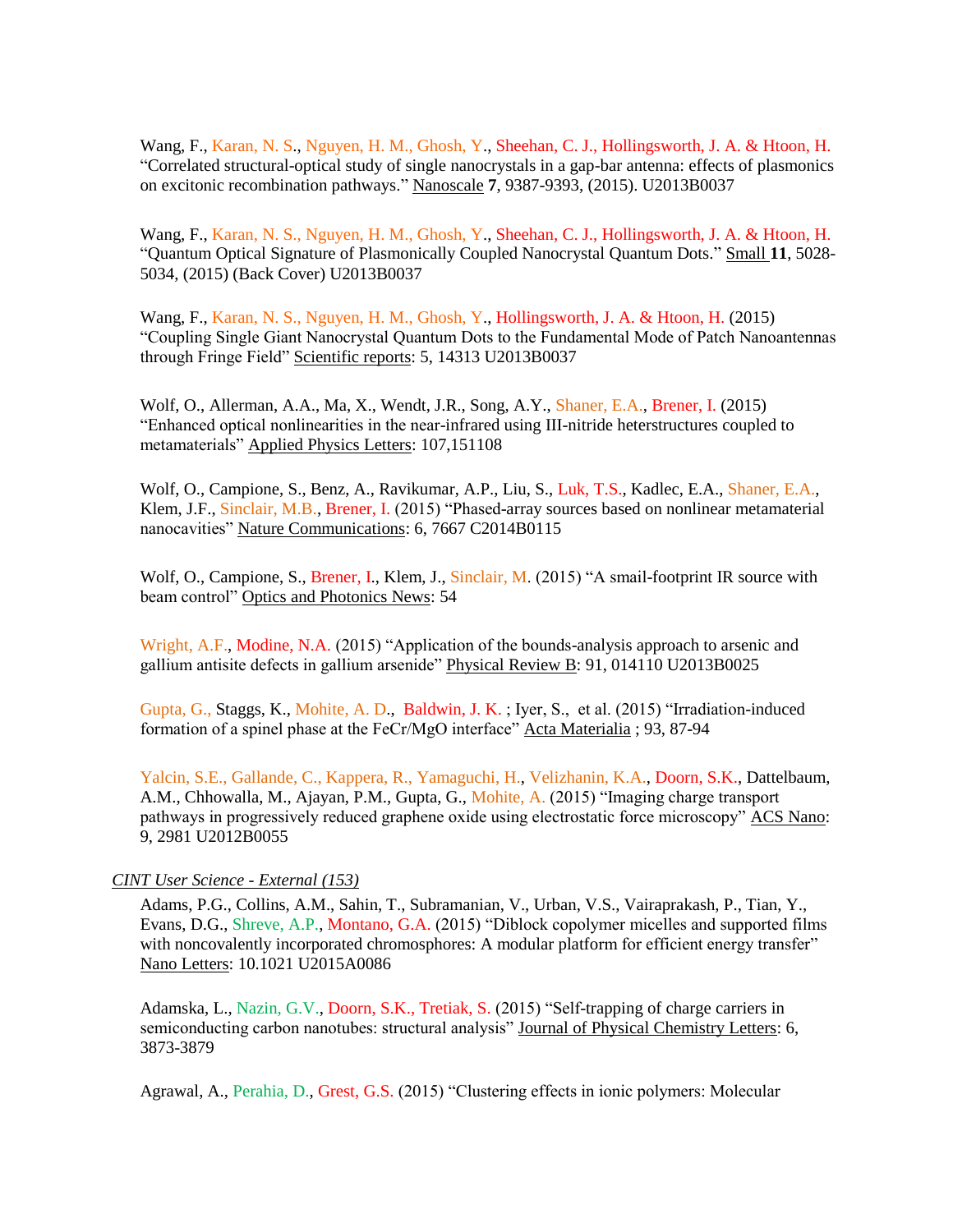dynamics simulations" Physical Review E: 92, 022601 U2015A0031

Aguiar, J.A., Anderoglu, O., Choudhury, S., Baldwin, J.K., Wang, Y., Misra, A., Uberuagapril, B.P. (2015) "Nanoscale morphologies at alloyed and irradiated metal-oxide bilayers" Journal of Materials Science: 50, 7 U2014B0058

Alfonso-Hernandez, L., Nelson, T., Tretiak, S., Fernandez-Alberti, S. (2015) "Photoexcited energy transfer in a weakly coupled dimer" Journal of Physical Chemistry B: 119, 7242-7252 C2013B0039

Aryal, D., Perahia, D., Grest, G.S. (2015) "Solvent controlled ion association in structured copolymers: Molecular dynamics simulations in dilute solutions" Journal of Chemical Physics: 143, 124905 U2015A0031

Bennaceur, K., Schmidt, B.A., Gaucher, S., Laroche, D., Lilly, M.P., Reno, J.L., West, K.W., Pfeiffer, L.N., Gervais, G. (2015) "Mechanical flip chip for ultra-high electron mobility devices" Scientific Reports: 5, 13494 U2014A0003

Bilodeau, R.A., Fullwood, D.T., Colton, J., Yeager, J.D., Bowden, A.E., Park, T. (2015) "Evolution of nanojunctions in piezoresistive nanostrand composites" Composites Part B: 72, 45 C2013A0091

Bomberger, C.C., Vanderhoef, L.R., Rahman, A., Shah, D., Chase, D.B., Taylor, A.J., Azad, A.K., Doty, M.F., Zide, J.M.O (2015) "Determining the band alignment of TbAs:GaAs and TbAs:In0.53Ga.47As" Applied Physics Letters: 107, 10 C2012A0054

Bricker, W.P., Shenai, P.M., Ghosh, A., Enriquez, M.G.M., Lambrev, P.H., Liu, Z., Tan, H.S., Lo, C.S., Tretiak, S., Fernandez-Alberti, S., Zhao, Y. (2015) "Non-radiative relaxation of photoexcited chlorophylls: Theoretical and experimental study" Scientific Report: 5, 13625 C2013B0039

Briscoe, J.L., Cho, S.Y., Brener, I. (2015) "Part-per-trillion level detection of microcystin-LR using a periodic nanostructure" IEEE Sensors Journal: 15, 1366

Budiman, A.S., Narayanan, K.R., Li, N., Wang, J., Tamura, N., Kunz, M., Misra, A., (2015) "Plasticity evolution in nanoscale Cu/Nb single-crystal multilayers as revealed by synchrotron X-ray microdiffraction" Materials Science and Engineering: A: 635, 6 U2013B0018.

Buitrago, C.F., Bolintineanu, D.S., Seitz, M.E., Opper, K.L., Wagener, K.B., Stevens, M.J., Frischknecht, A.L., Winey, K.I. (2015) "Direct comparisons of X-ray scattering and atomistic molecular dynamics simulations for precise acid copolymers and ionomers" Macromolecules: 48, 1210 C2014B0023

Burghoff, D., Yang, Y., Hayton, D.J., Gao, J.R., Reno, J.L., Hu, Q. (2015) "Evaluating the coherence and time-domain profile of quantum cascade laser microcombs" Optics Express: 23, 1190 C2013B0004

Campione, S., Brener, I., Marquier, F. (2015) "Theory of epsilon-near-zero modes in ultrathin films" Physical Review B: 91, 121408 U2014B0064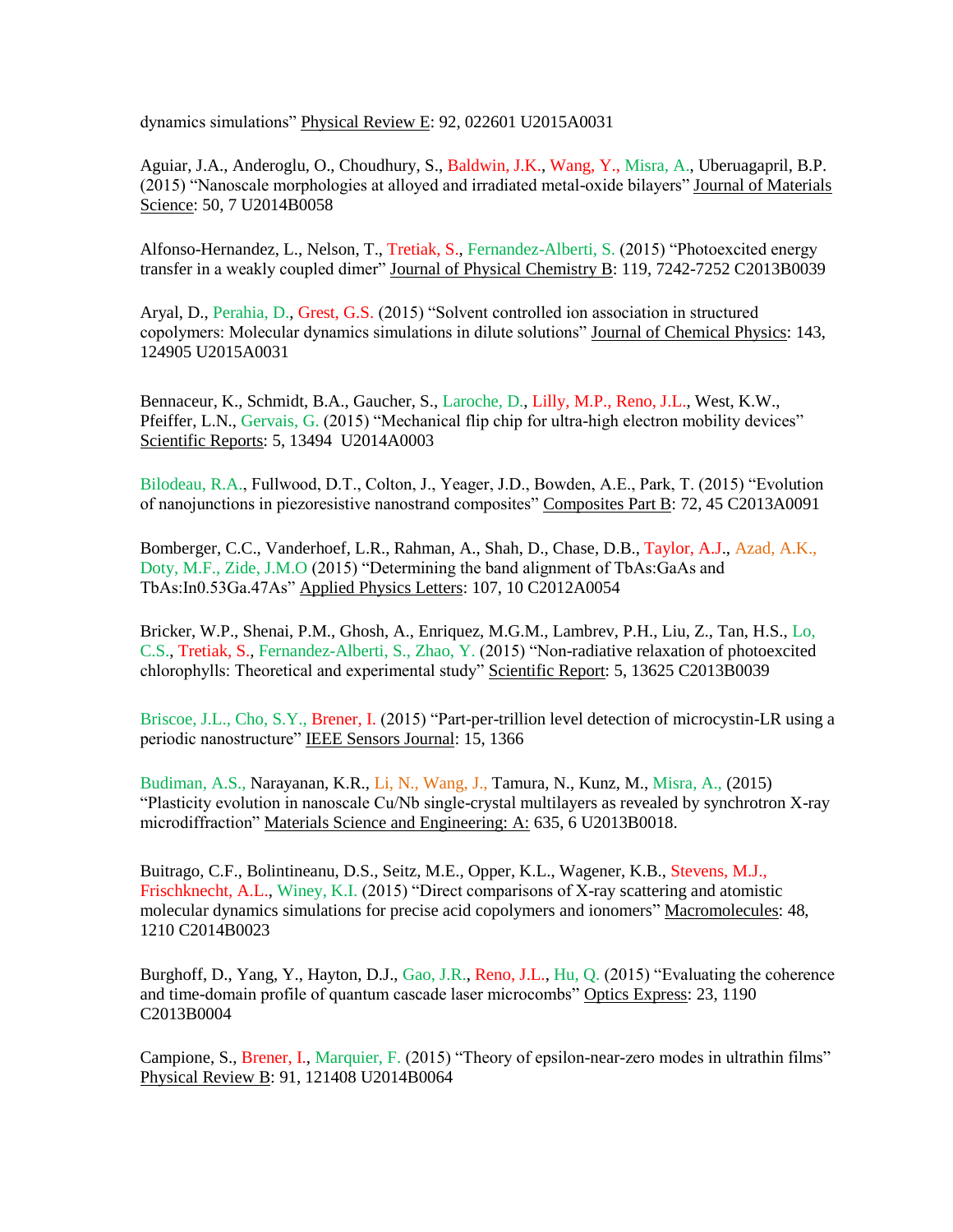Cao, Z., Carrillo, J.M., Stevens, M.J., Dobrynin, A.V. (2015) "Adhesion and Wetting of soft nanoparticles on textured surfaces: Transition between Wenzel and Cassie-Baxter states" Langmuir: 31, 1693 C2013B0036

Catanzaro, M.J., Shi, T., Tretiak, S., Chernyak, V.Y. (2015) "Counting the Number of Excited States in Organic Semiconductors Systems Using Topology" Journal of Chemical Physics: 142, 084113 C2013A0054

Chakraborty, S., Babanova, S., Rocha, R.C., Desireddy, A., Artyushkova, K., Atanassov, P. \*, Martinez, J.S\*.(2015) "A DNA-Hosted Gold Nanocluster Enhances Enzymatic Reduction of Oxygen by Facilitating Efficient Electron Transfer" Journal of the American Chemical Society: 137(36), 11678-11687 RA2015A0006

Chason, E. Engwall, A.M., Miller, C.M., Chen, C-H., Bhandari, A. Soni, S.K., Hearne, S.J., Freund, L.B., Sheldon, B.W. (2015) "Stress evolution during growth of 1-D island arrays: Kinetics and length scaling" Scripta Materialia 97, 33-36.

Cheaito, R., Hattar, K., Gaskins, J.T., Yadav, A.K., Duda, J.C., Beechem, T.E., Ihlefeld, J.F., Piekos, E.S., Baldwin, J.K., Misra, A., Hopkins, P.E. (2015) "Thermal flux limited electron Kapitza conductance in copper-niobium multilayers" Applied Physics Letters: 093114 U2014B0058

Chen, H., Golder, M.R., Wang, F., Doorn, S.K., Jasti, R., Tretiak, S., Swan, A.K. (2015) "Ramanactive modes of even-numbered cycloparaphenylenes: Comparisons between experiments and density functional theory (DFT) calculations with group therapy arguments" Journal of Physical Chemistry C: 119, 2879-2887 U2011B69

Chen, L.Y., He, M., Shin, J., Richter, G., Gianola, D.S. (2015) "Measuring surface dislocation nucleation in defect-scarce nanostructures" Nature Materials: 10.1038 C2013A0009

Chen, R., Dayeh, S.A. (2015) "Size and orientation effects on the kinetics and structure of nickelide contacts to InGaAs fin structures" Nano Letters: 15, 6 U2013B0062

Chen, Y., Fu, E., Yu, K., Song, M., Liu, Y., Wang, Y., Wang, H., Zhang, X., (2015)"Enhanced radiation tolerance in immiscible Cu/Fe multilayers with coherent and incoherent layer interfaces." Journal of Materials Research: 30 (09), 1300-1309. C2015A0021.

Chen, Y., Liu, Y., Fu, E. G., Sun, C., Yu, K. Y., Song, M., Li, J., Wang, Y. Q., Wang, H., Zhang, X., (2015) "Unusual size-dependent strengthening mechanisms in helium ion-irradiated immiscible coherent Cu/Co nanolayers." Acta Materialia *84*, 393-404. C2015A0021.

Chen, Y., Yu, K.Y., Liu, Y., Shao, S., Wang, H., Kirk, M.A., Wang, J., Zhang, X., (2015)"Damagetolerant nanotwinned metals with nanovoids under radiation environments." Nature Communications: 6. C2015A0021.

Cheng, F., Gao, J., Luk, T.S., Yang, X. (2015) "Structural color printing based on plasmonic metasurfaces of perfect light absorption" Scientific Reports: 5, 11045 C2014B0011

Chong, K.E., Staude, I., James, A., Dominguez, J., Liu, S., Campione, S., Subramania, G.S., Luk, T.S., Decker, M., Neshev, D.N., Brener, I., Kivshar, Y.S. (2015) "Polarization-independent silicon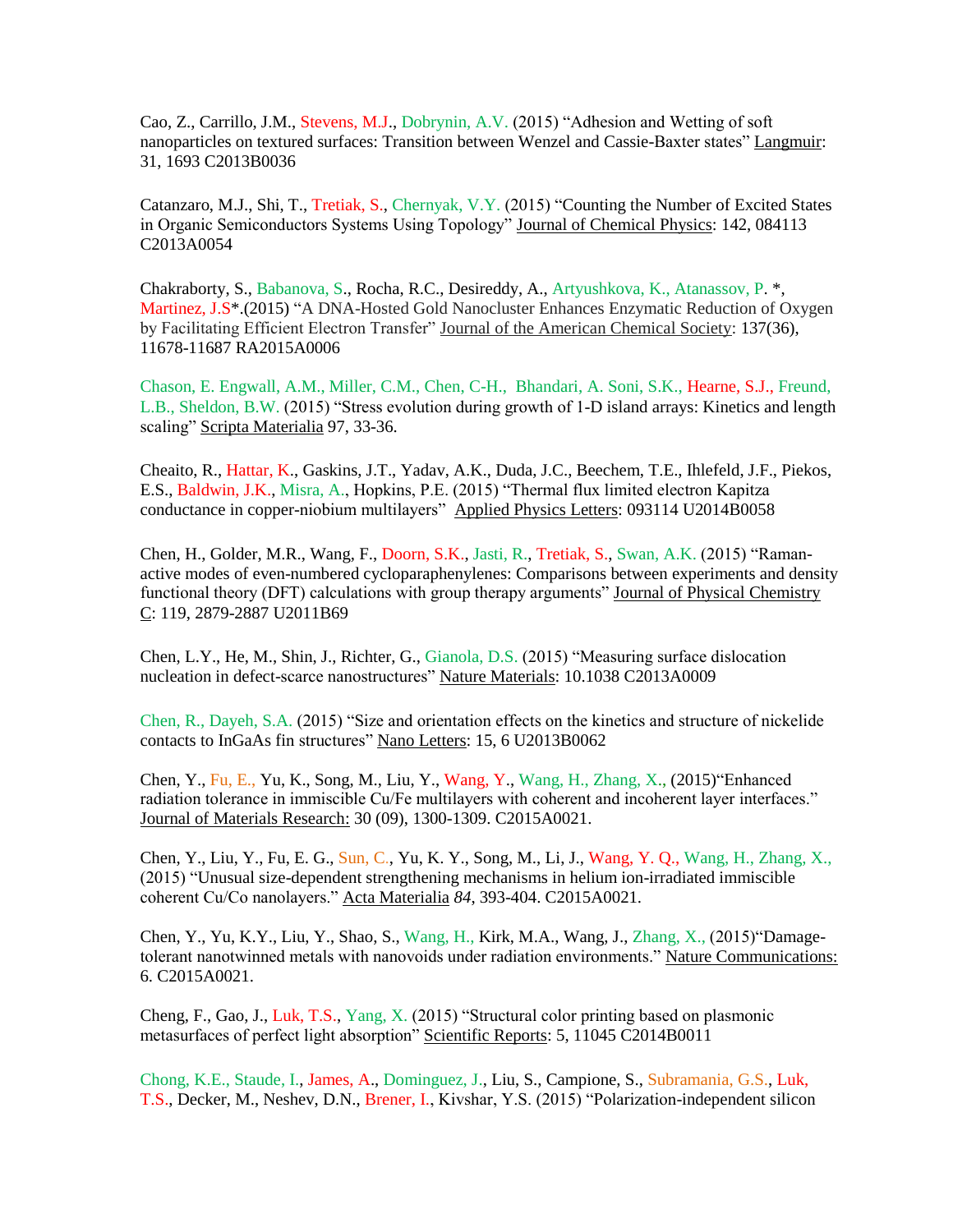metadevices for efficient optical wavefront control" Nano Letters: 15, 5369 U2014A0030

Cole, W.T.S., Hlavacek, N.C., Lee, A.W.M., Kao, T.Y., Hu, Q., Reno, J.L., Saykally, R.J. (2015) "Terahertz Vrt spectrometer employing quantum cascade lasers" Chemical Physics Letters: 638, 144- 148 C2013B0004

Creange, N., Constantin, C., Zhu, J.X., Balatsky, A., Haraldsen, J. (2015) "Computational investigation of the electronic and optical properties of planar Ga-doped graphene" Advanced Condensation Matter: 635019 U2013B0009

Crook, C.B., Constantin, C., Ahmed, T., Zhu, J.X., Balatsky, A.V., Haraldsen, J.T. (2015) "Proximity-induced magnetism in transition-metal substituted graphene" Scientific Reports: 5, 12322 U2013B0009

De Haro, L.P., Karaulanov, T., Vreeland, E.C., Anderson, B., Hathaway, H.J., Huber, D.L., Matlashov, A.N., Nettles, C.P., Price, A.D., Monson, T.C., Flynn, E.R. (2015) "Magnetic relaxometry as applied to sensitive cancer detection and localization" Biomed Tech: 60, 5 C2014B0127

Decker, M., Staude, I., Falkner, M., Dominguez, J., Neshev, D.N., Brener, I., Pertsch, T., Kivshar, Y.S. (2015) "High-efficiency dielectric Huygens' surfaces" Advanced Optical Materials: 3, 813

DeVore, M., Stich, D., Keller, A., Cleyrat, C., Phipps, M., Hollingsworth, J., Lidke, D., Wilson, B., Goodwin, P., Werner, J. (2015) "Time-gated 3D single quantum dot tracking with simultaneous spinning disk imaging" Review of Scientific Instruments: 86, 12 C2013A0111

DeVore, M., Stich, D.G., Keller, A.M., Ghosh, Y., Goodwin, P.M., Phipps, E., Stewart, M.H., Cleyrat, C., Wilson, B.S., Lidke, D.S., Hollingsworth, J., Werner, J. (2015) "Three dimensional timegated tracking of non-blinking quantum dots in live cells" SPIE BiOS: 933812-933815 C2013A0111

Dhara, S., Mele, E., Agarwal, R. (2015) "Voltage-tunable circular photogalvanic effect in silicon nanowires" Sciencexpress: 10, 1126 U2013B0054

Dumont, E.L.P., Do, C., Hess, H. (2015) "Molecular wear of microtubules propelled by surfaceadhered kinesins" Nature Nanotechnology: 10.1038 U2012A0018

Fagan, J.A., Haroz, E.H., Ihly, R., Gui, H., Blackburn, J.L., Simpson, J.R., Lam, S., Hight Walker, A.R., Doorn, S.K., Zheng, M. (2015) "Isolation of >1 nm diameter single-wall carbon nanotube species using aqueous two phas extraction" ACS Nano: 9, 5377 RA2015A0027

Fluegel, B., Mialitsin, A.V., Beaton, D.A., Reno, J.L., Mascarenhas, A. (2015) "Electronic Raman Scattering as an ultra-sensitive probe of strain effects in semiconductors" Nature Communications: 6 C2012B0045

Fluegel, B., Alberi, K., Reno, J., Mascarenhas, A. (2015) "Spectroscopic determination of the bandgap crossover composition in Mbe-grown AlxGa1-Xas" Japanese Journal of Applied Physics: 54, 4 C2012B0045

Frolova, L.V., Magedov, I.V., Harper, A., Jha, S.K., Ovezmyradov, M., Chandler, G., Garcia, J.,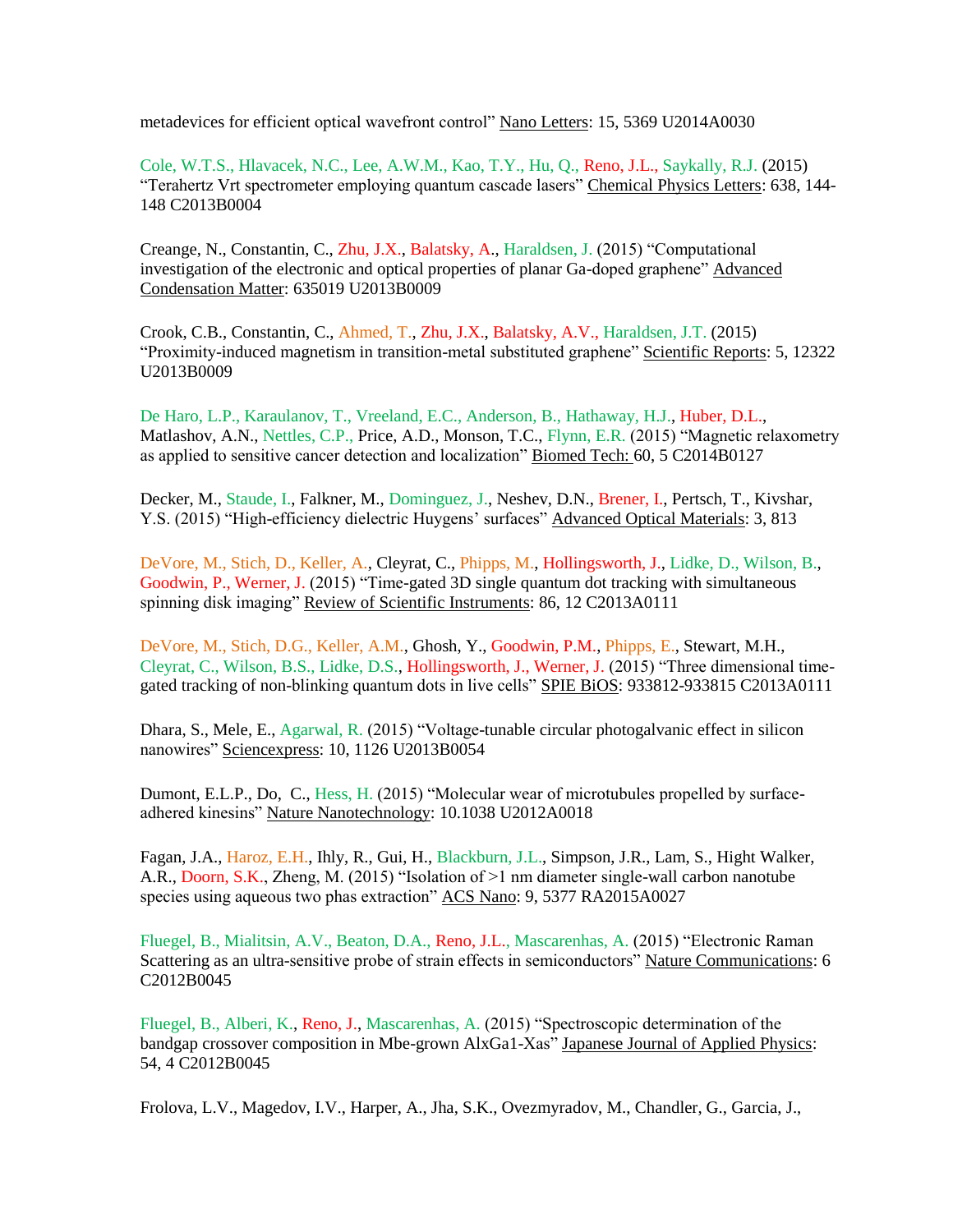Bethke, D., Shaner, E.A., Vasiliev, I., Kalugin, N.G. (2015) "Tetracyanothylene oxide-functionalized graphene and graphite characterized by Raman and Auger spectroscopy" Carbon: 81, 216 C2013A0099

Galindo, J.F., Atas, E., Altan, A., Kuroda, D.G., Fernandez-Alberti, S., Tretiak, S., Kleiman, V., Roitberg, A.E. (2015) "Dynamics of energy transfer in a conjugated dendrimer driven by ultrafast localization of excitons" Journal of the American Chemical Society: 137, 11637-11644 C2013B0039

Ganguly, M., Bradsher, C., Goodwin, P., Petty, J.T. (2015) "DNA-directed fluorescence switching of silver clusters" The Journal of Physical Chemistry C: 119, 49 C2013B0066

Ghimire, N.J., Luo, Y., Williams, D.J., Bauer, E.D., Ronning, F. (2015) "Magnetotransport of single crystalline NbAs" Journal of Physics: Condensed Matter: 27, 152201 U2015A0081

Ghimire, N.J., Ronning, F., Williams, D.J., Scott, B.L., Luo, Y., Thompson, J.D., Bauer, E.D. (2015) "Investigation of the physical properties of the tetragonal CeMAI4Si2 (M=Rh, Ir, Pt) compounds" Journal of Physics: Condensed Matter: 27, 025601 U2015A0081

Haroz, E.H., Duque, J.G., Simpson, J., Barros, E., Telg, H., Hight Walker, A.R., Tu, X., Zheng, M., Kono, J., Doorn, S.K. (2015) "Asymmetric excitation profiles in the resonance raman response of armchair carbon nanotubes" Physical Review B: 91, 205446 C2013A0029

Harper, J.C., Carson, B.D., Bachand, G.D., Arndt, W.D., Finley, M.R., Brinker, C.J., Edwards, T.L. (2015) "Laser machined plastic laminates: Towards portable diagnostic devices for use in low resource environments" Electroanalysis: 27, 11 C2013B0007

Henderson, I.M., Quintana, H.A., Martinez, J.A., Paxton, W.F. (2015) "Capable crosslinks: Polymersomes reinforced with catalytically active metal-ligand bonds" Chemical Materials: 27, 408 U2015A0062

Hollingsworth, J.A., Htoon, H., Piryatinski, A., Gotzinger, S., Sandoghdar, V. (2015) "When excitons and plasmons meet: Emerging function through synthesis and assembly" MRS Bulletin: 40, 768 C2014A0001

Hong, M., Ren, F., Wang, Y.Q., Zhang, H., Xiao, X., Fu, D., Yang, B., Jiang, C. (2015) "Sizedependent radiation tolerance and corrosion resistance in ion irradiated CrN/AlTiN nanofilms" Nuclear Instruments and Methods in Physics Research B: 342, 137 C2013B0011

Hong, Y.J., Lee, C.H., Yoo, J., Kim, Y.J., Jeong, J., Kim, M., Yi, G.C. (2015) "Emission color-tuned light-emitting diode microarrays of nonpolar InxGa1-xN/GaN multishell nanotube heterostructures" Scientific Reports: 5, 18020 U2014B0041

Janish, M.T., Carter, C.B. (2015) "In-situ TEM observations of the lithiation of molybdenum disulfide" Scripta Materialia: 107, 22-25 U2013A0103

Janish, M.T., Mackay, D.T., Liu, Y., Jungjohann, K.L., Carter, C.B., Norton, M.G. (2015) "TEM in situ lithiation of tin nanoneedles for battery applications" Journal of Material Sciences: 10.1007 U2013A0103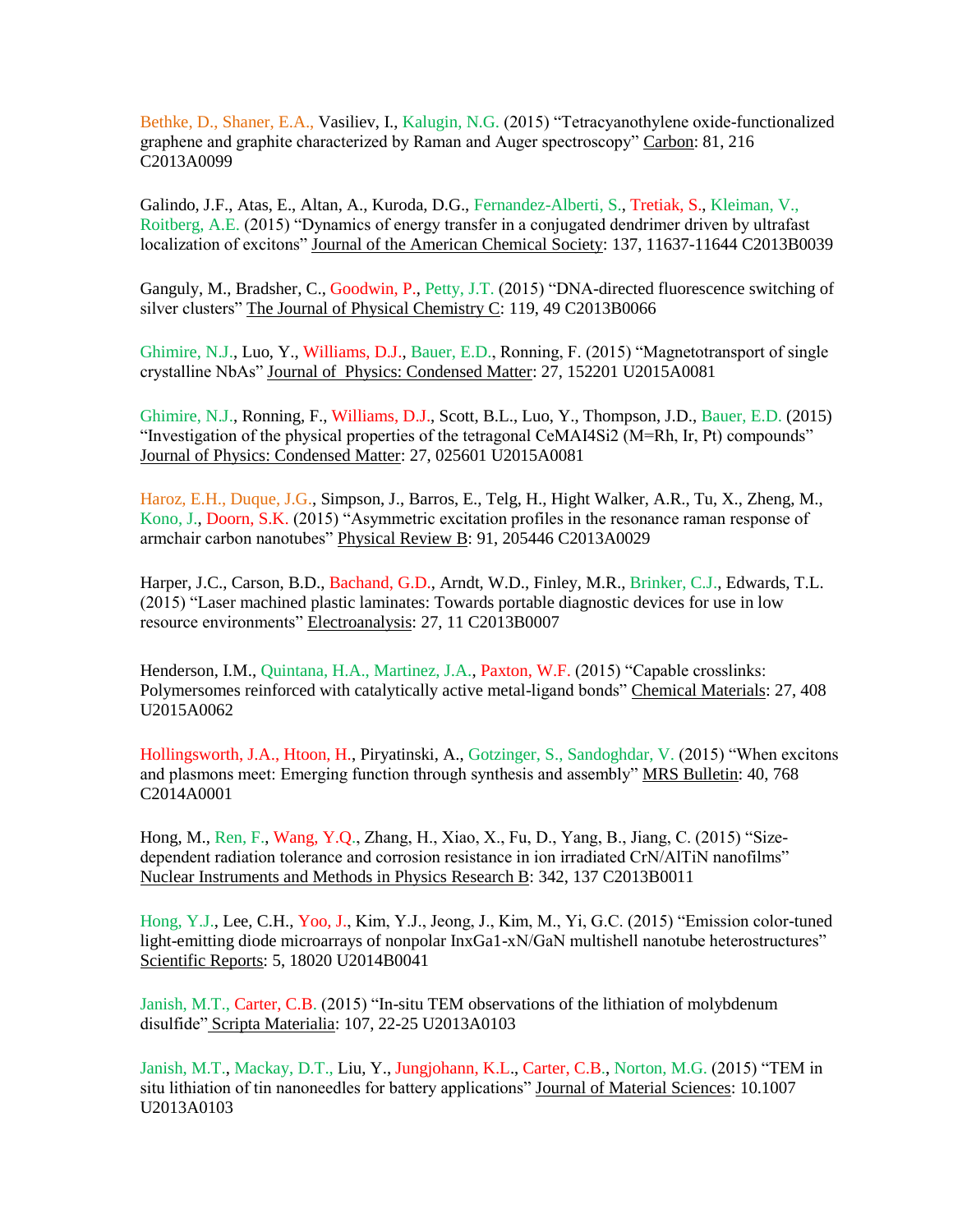Janish, M.T., Kotula, P.G., Boyce, B.L., Carter, C.B. (2015) "Observations of fcc and hcp tantalum" Journal of Materials Science: 50, 10 U2013A0103

Janish, M.T., Mook, W.M., Carter, C.B. (2015) "Nucleation of face-centered cubic Ta when heating thin films" Scripta Materialia: 96, 21-24 U2013A0103

Johnson, P.E., Muttil, P., Mackenzie, D., Carnes, E.C., Pelowitz, J., Mara, N.A., Mook, W.M., Jett, S.D., Dunphy, D.R., Timmins, G.S., Brinker, C.J. (2015) "Spray-dried multiscale nano-biocomposites containing living cells" ACS Nano: 9, 7 C2013B0007

Kalathi, J.T., Kumar, S.K., Rubinstein, M., Grest, G.S. (2015) "Rouse mode analysis of chain relaxation in polymer nanocomposites" Soft Matter: 11, 4123 U2014A0051

Karan, N. S., Keller, A. M., Sampat, S., Roslyak, O., Arefin, A., Hanson, C. J., Casson, J. L., Desireddy, A., Ghosh, Y., Piryatinski, A., Iyer, R. , Htoon, H., Malko, A. V. & Hollingsworth, J. A. (2015) "Plasmonic Giant Quantum Dots: Hybrid Semiconductor-Metal Nanostructures for Truly Simultaneous Optical Imaging, Photothermal Effect and Thermometry" Chem. Sci: *6*, 2224-2236. U2013B0037, RA2012B0008, and U2013A0134

Keyan-Bennaceur, J., Schmidt, B.A., Gaucher, S., Laroche, D., Lilly, M.P., Reno, J.L., West, K.W., Pfeiffer, L.N., Gervais, G. (2015) "Mechanical flip-chip for ultra-high electron mobility devices" Scientific Reports: 5, 13494 U2014A0003

Khromova, I., Navarro-Cia, M., Brener, I., Reno, J.L., Ponomarev, A., Mitrofanov, O. (2015) "Dipolar resonances in conductive carbon micro-fibers probed by near-field terahertz spectroscopy" Applied Physics Letters: 107, 021102 C2012B0064

Kilina, S., Kilin, D., Tretiak, S. (2015) "Light-driven and phonon-assisted dynamics in organic and semiconductor nano-structures" Chemistry Review: 115, 5929-5978 C214B0092

Kim, H., Lee, J.T., Magasinski, A., Zhao, K., Liu, Y., Yushin, G. (2015) "In-situ TEM observation of electrochemical lithiation of sulfur confined within inner cylindrical pores of carbon nanotubes" Advanced Energy Materials: 10, 1002 C2013A0021

Koechner, M.C., Pande, J.H., Merkley, S., Henderson, S., Fullwood, D.T., Bowden, A. (2015) "Remote in situ strain sensing of carbon fiber structures using embedded conductive materials" Composites Part B: 69, 534 C2013A0091

Kraehnert, R., Ortel, E., Paul, B., Eckhardt, B., Kanis, M., Liu, R., Antoniou, A. (2015) "Electrochemically dealloyed platinum with hierarchical pore structure as highly active catalytic coating" Catalysis Science and Technology: 5, 206 U2014A0082

Lamoreux, L., Adams, P., Banisadr, A., Stromberg, Z., Graves, S., Montano, G., Moxley, R., Mukundan, H. (2015) "An optical biosensor for detection of pathogen biomarkers from Shiga toxinproducing Escherichia coli in ground beef samples" Proceeding of SPIE: 9310, 931004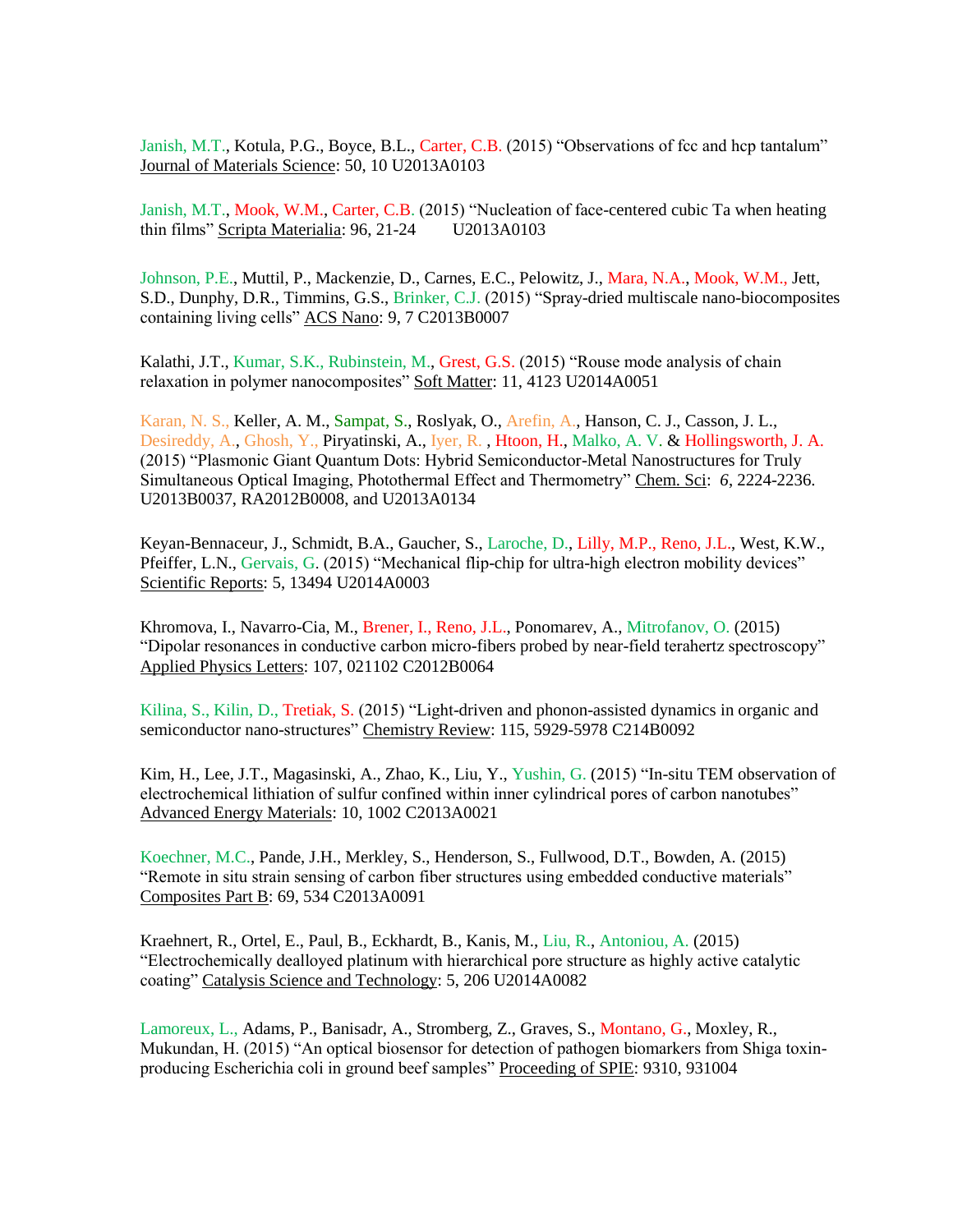Laroche, D., Huang, S.H., Nielsen, E., Chuang, Y., Li, J.Y., Liu, C.W., Lu, T.M. (2015) "Scattering mechanisms in shallow undoped Si/SiGe quantum wells" AIP Advances: 5, 107106 C2012B0019

Laroche, D., Huang, S.H., Nielsen, E., Liu, C.W., Li, J.Y., Lu, T.M. (2015) "Magneto-transport of an electron bilayer system in an undoped Si/SiGe double-quantum-well heterstructure" Applied Physics Letters: 106, 143503 C2012B0019

Lee, S., Zhang, W., Khatkhatay, F., Wang, H., Jia, Q.X., MacManus-Driscoll, J.L. (2015) "Ionic conductivity increased by two orders of magnitude in micrometer-thick vertical yttria-stabilized ZrO2 nanocomposite films" Nano Letters: 15, 7362 C2013A0005

Lee, S., Zhang, W., Jia, Q.X., Wang, H., MacManus-Driscoll, J.L. (2015) "Strain tuning and strong enhancement of ionic conductivity in SrZrO3-RE2O3 (RE=Sm, Eu, Gd, Dy, and Er) nanocomposite films" Advanced Functional Materials: 25, 4238 C2013A0005

Leonard, F., Song, E., Li, Q., Swartzentruber, B., Pan, W., Martinez, J., Wang, G. (2015) "Simultaneous thermoelectric and optoelectronic characterization of individual nanowires" Nano Letters: 15, 8129 C2013B0112

Li, B., Pan, L., Tai, Y., Graf, M., Zhu, J.X., Bassler, K., Ting, C.S. (2015) "Unified description of superconducting pairing symmetry in electron-doped Fe-based-122 compounds" Physical Review B: 91, 220509 U2015A0094

Li, C., Liu, S., Hurtado, A., Wright, J.B., Xu, H., Luk, T.S., Figiel, J.J., Brener, I., Brueck, S.R.J., Wang, G.T. (2015) "Annular-shaped emission from gallium nitride nanotube lasers" ACS Photonics: 10.1021 RA2014A0014

Li, J., Yu, K. Y., Chen, Y., Song, M., Wang, H., Kirk, M. A., Li, M., Zhang, X., (2015) "In Situ Study of Defect Migration Kinetics and Self-Healing of Twin Boundaries in Heavy Ion Irradiated Nanotwinned Metals. Nano Letters: 15 (5), 2922-2927. C2015A0021.

Li, N., Demkowicz, M., Mara, N., Wang, Y.Q., Misra, A. (2015) "Hardening due to interfacial He bubbles in nanolayered composites" Materials Research Letters: DOI: 10.1080/21663831.2015.1110730. U2013B0018

Li, N., Misra, A., Shao, S., Wang, J. (2015) "Experimental Quantification of Resolved Shear Stresses for Dislocation Motion in TiN" Nano Letters: 15, 4434 U2014A0085.

Li, N., Yadav, S., Liu, X.Y., Wang, J., Hoagland, R., Mara, N.A., Misra, A. (2015) "Growth and stress-induced transformation of zinc blended AIN layers in Al-AlN-TiN multilayers" Scientific Reports: 5, 18554 U2014B0058

Li, N., Yadav, S., Liu, X.Y., Wang, J., Hoagland, R., Mara, N.A., Misra, A. (2015) "Quantification of dislocation nucleation stress in TiN through high-resolution in situ indentation experiments and first principles calculations" Scientific Reports: 5, 15813 U2014B0058

Li, Z., Tan, X., Kalisvaart, P., Janish, M.T., Mook, W.M., Jungjohann, K.L., Carter, C.B., Mitlin, D. (2015) "Coupling in-situ TEM and ex-situ analysis to understand heterogeneous sodiation of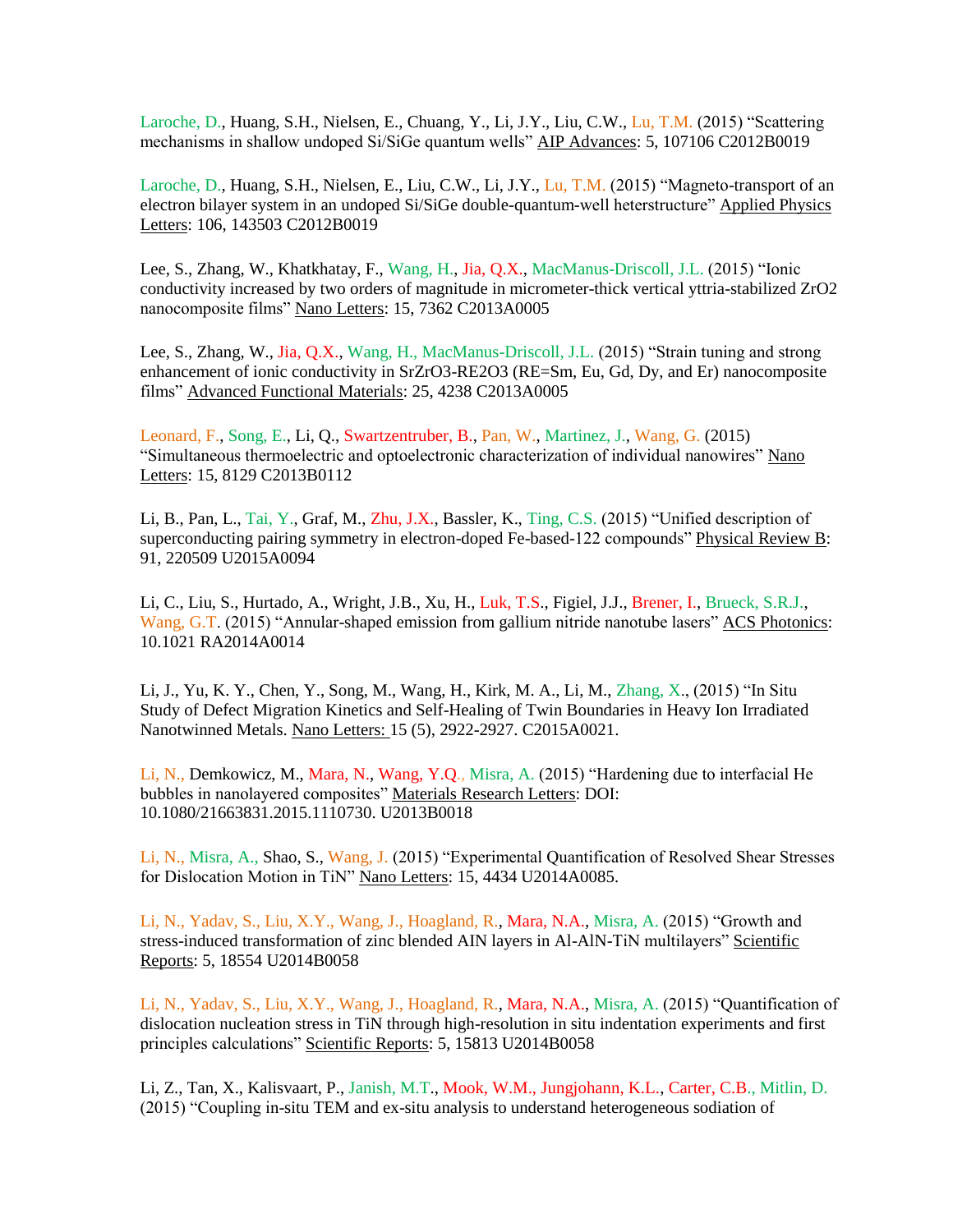antimony" Nano Letters: 15, 10 U2013B0051

Liu, J., Kilina, S., Tretiak, S., Prezhdo, O.V. (2015) "Ligands slow down pure-dephasing in semiconductor quantum dots" ACS Nano: 9, 9106-9116 C2014B0092

Liu, S., Li, C., Figiel, J.J., Brueck, S.R.J., Brener, I., Wang, G.T. (2015) "Continous and dynamic spectral tuning of single nanowire lasers with subnanometer resolution using hydrostatic pressure" Nanoscale: 7, 21 RA2014A0014

Liu, Y., Vishniakou, S., Yoo, J., Dayeh, S.A. (2015) "Engineering heteromaterials to control lithium ion transport pathways" Scientific Reports: 5, 18482 U2013B0062

Liu, Y., Wang, H., Zhang, X., (2015) "In Situ TEM Nanoindentation Studies on Stress-Induced Phase Transformations in Metallic Materials." JOM: the journal of the Minerals, Metals & Materials Society: 68 (1), 226-234. C2013B0013.

Luk, T.S., de Ceglia, D., Liu, S., Keeler, G.A., Prasankumar, R.P., Vincenti, M.A., Scalora, M., Sinclair, M.B., Campione, S. (2015) "Enhanced third harmonic generation from the epsilon-near-zero modes of ultrathin films" Applied Physics Letters: 106, 151103 RA2014B0009

Luo, Y., Li, H., Dai, Y.M., Miao, H., Shi, Y.G., Ding, H., Taylor, A.J., Yarotski, D.A., Prasankumar, R.P., Thompson, J.D. (2015) "Hall effect in the extremely large magnetoresistance material WTe2" Applied Physics Letters: 107, 182411 U2013B0125

Ma, X., Hartmann, N.F., Baldwin, J.K.S., Doorn, S. K., Htoon, H. (2015) "Room-temperature singlephoton generation from solitary dopants of carbon nanotubes" Nature Nanotechnology 10, 671-675

MacManus-Driscoll, J.L., Suwardi, A., Kursumovic, A., Bi, Z., Tsai, C.F., Wang, H., Jia, Q.X., Lee, Q.J. (2015) "New strain states and radical property tuning of metal oxides using a nanocomposite thin film approach" APL Material: 3, 062507 U2012B0069

Maksud, M., Yoo, J., Harris, C.T., Palapati, N.K.R., Subramanian, A. (2015) "Young's modulus of [111] germanium nanowires" APL Materials: 3, 116101 U2014A0084

Mance, J.G., Felver, J.J., Dexheimer, S.L. (2015) "Observation of structural relaxation during exciton self-trapping via excited-state resonant impulsive stimulated Raman spectroscopy" Journal of Chemical Physics: 142, 084309 C2014A0088

Martin, E.J.J., Berube, N., Provencher, M.C., Silva, C., Doorn, S.K., Grey, J.K. (2015) "Resonance raman spectroscopy and imaging of push-pull conjugated polymer/fullerene solar cells" Journal of Material Chemistry C: 3, 6058 RA2011B0019

Mayer, C., Li, N., Mara, N.A., Chawla, N. (2015) "Micromechanical and in situ shear testing of Al-SiC nanolaminate composites in a transmission electron microscope (TEM)" Materials Science and Engineering A: 621, 229-235 C2014A0011

McFarland, H.L., Ahmed, T., Zhu, J.X., Balatsky, A.V., Haraldsen, J.T. (2015) "First-principles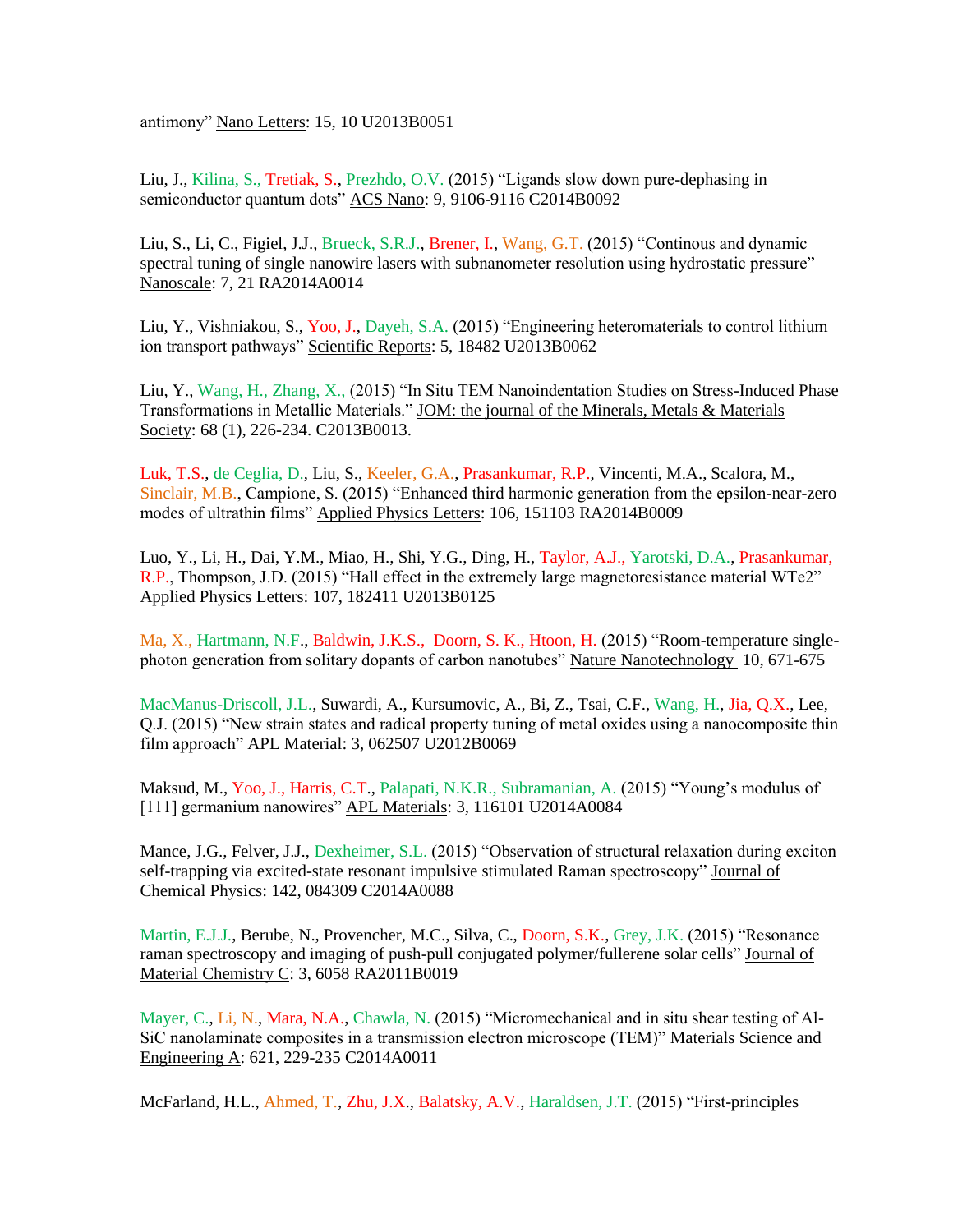investigation of nanopore sequencing using variable voltage bias on graphene-based nanoribbons" Journal of Physical Chemistry Letters: 6, 2616 U2013B0009

Middleton, R.S., Carey, J.W., Currier, R.P., Hyman, J.D., Kang, Q., Karra, S., Jimenez-Martinez, J., Porter, M.L., Viswanathan, H.S. (2015) "Shale gas and non-aqueous fracturing fluids: Opportunities and challenges for supercritical CO2" Applied Energy: 147, 500 C2014A0054

Mitrofanov, O., Luk, T.S., Brener, I., Reno, J.L. (2015) "Plasmonic enhancement of sensitivity in terahertz (Thz) photo-conductive detectors" Terahertz Emitters, Receivers, and Applications: 9585 U2014A0072

Mitrofanov, O., Luk, T.S., Brener, I., Reno, J.L. (2015) "Photoconductive terahertz near-field detector with a hybrid nanoantenna array cavity" ACS Photonics: 2, 12 U2014A0072

Modine, N. A. and Hatcher, R. M. (2015) "Representing the Thermal State in Time-Dependent Density Functional Theory" Journal of Chemical Physics: 142, 204111 U2011A1097

Moon, J.S., Liang, Y., Stevens, T.E., Monson, T.C., Huber, D.L., Mahala, B.D., Winiarz, J.G. (2015) "Off-resonance photosensitization of a photorefractive polymer composite using PbS nanocrystals" Journal of Physical Chemistry C: 119, 24 C2008A151

Mukherjee, S., Bowman, D.N., Jakubikova, E. (2015) "Cyclometalated Fe(II) complexes as sensitizers in dye-sensitized solar cells" Inorganic Chemistry: 54, 2 C2012B0052

Myers, S. M., Wampler, W. R., and Modine, N. A. (2015) "Recombination by Band-to-Defect Tunneling near Heterojunctions in Irradiated Bipolar Devices: a Theoretical Model" Sandia Report: 2015-7650 U2015B0021

Nguyen, B.M., Swartzentruber, B.S., Ro, Y.G., Dayeh, S.A. (2015) "Facet-selective nucleation and conformal epitaxy of Ge shell on Si Nanowires" Nano Letters: 15, 11 U2013B0062

Orfield, N. J., McBride, J. R., Wang, F., Buck, M. R., Keene, J. D., Reid, K. R., Htoon, H., Hollingsworth, J. A. & Rosenthal, S. J. Quantum Yield Heterogeneity in Nonblinking Quantum Dots Revealed by Atomic Structure-Quantum Optics Correlation. ACS Nano, Under Revision, (2015). U2014B0001

Ovezmyradov, M., Magedov, I.V., Frolova, L.V., Chandler, G., Garcia, J., Bethke, D., Shaner, E.A., Kalugin, N.G. (2015) "Chemical vapor deposition of phosphorous- and boron-doped graphene using phenyl-containing molecules" Nanoscience and Nanotechnology: 15, 7 C2013A0099

Palapati, N.K.R., Pomerantseva, E., Subramanian, A. (2015) "Single nanowire manipulation within dielectrophoretic force fields in the sub-crossover frequency regime" Nanoscale: 7, 3109 C2014A0027

Parashar, V., Durand, C.P., Hap, B., Amorim, R.G., Pandey, R., Tiwari, B., Zhang, D., Liu, Y., Li, A.P., Yap, Y.K. (2015) "Switching behaviors of graphene-boron nitride nanotube heterojunctions" Scientific Reports: 5, 12238 U2014B0070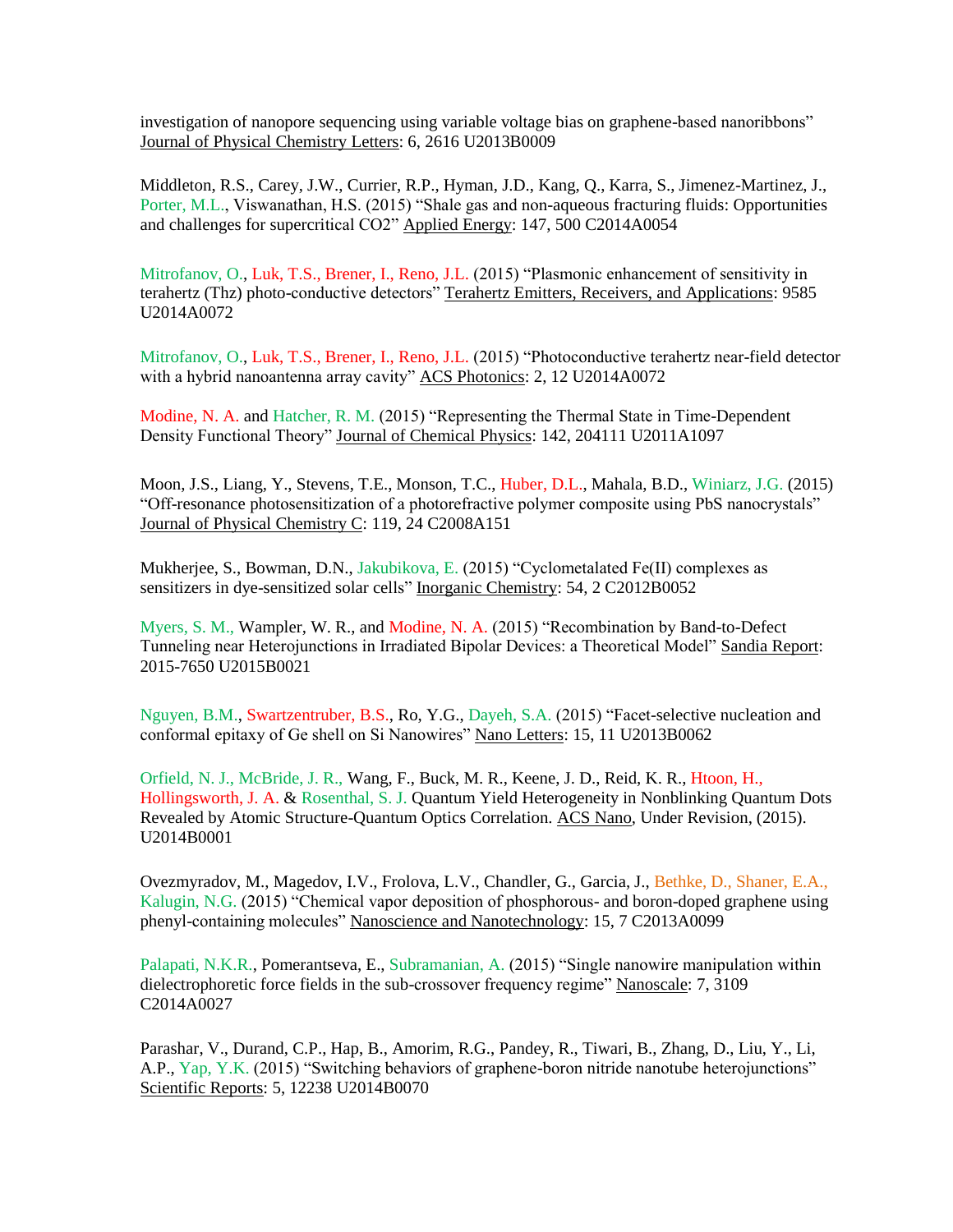Pathak, S., Li, N., Mook, W.M., Hoagland, R.G., Baldwin, J.K., Misra, A., Wang, J., Mara, N.A. (2015) "On the origins of hardness in Cu-TiN nanolayered composites" Scripta Materialia: 109, 48- 51 U2014B0058

Park, Y., Zhugayevych, A., Postpuna, O., Kyu, S.W., Park, Y.S., Park, B., Martinez, J.S., Park, J., Tretiak, S., Wang, H.L. (2015) "A new pH sensitive fluorescent and white light emissive material through controlled intermolecular charge transfer" Chemical Science: 6, 789-797 U2015A0016

Perez del Pino, A., Gyorgy, E., Logofatu, C., Puigmarti-Luis, J., Gao, W. (2015) "Laser-induced chemical transformation of graphene oxide-iron oxide nanoparticles composites deposited on polymer substrates" Carbon: 10.1016 RA2012A0009

Porter, M.L., Jimenez-Martinez, J., Martinez, R., McCulloch, Q., Carey, J.W., Viswanathan, H.S. (2015) "Geo-material microfluidics at reservoir conditions for subsurface energy resource applications" Lab on a Chip: 10.1039 C2014A0054

Prasai, D., Klots, A.R., Newaz, A.K.M., Niezgoda, J.S., Orfield, N.J., Escobar, C.A., Wynn, A., Efimov, A., Jennings, G.K., Rosenthal, S.J., Bolotin, K.I. (2015) "Electrical control of near-field energy transfer between quantum dots and two-dimensional semiconductors" Nano Letters: 15, 4374 U2013A0080

Ramasamy, K., Gupta, R.K., Palchoudhury, et al. (2015) "Layer-Structured Copper Antimony Chalcogenides (CuSbSexS2-x): Stable Electrode Materials for Supercapacitors" Chemical Materials: 27, 379-386 (2015). U2014A0029

Ramasamy, K., Gupta, R.K., Sims, H., et al. (2015) "Layered Ternary Sulfide CuSbS2 Nanoplates for Flexible Solid-State Supercapacitors" Journal of Material Chemistry A: 3, 13263-13274 U2014A0029

Rishinaramangalam, A.K., Mishkat Ul Masabih, S., Fairchild, M.N., Wright, J.B., Shima, D.M., Balakrishnan, G., Brener, I., Brueck, S.R.J., Feezell, D.F. (2015) "Controlled growth of ordered IIInitride core-shell nanostructure arrays for visible optoelectronic devices" Journal of Electronic Materials: 44, 1255 C2014B0063

Sampat, S., Karan, N. S., Guo, T., Htoon, H., Hollingsworth, J. A. & Malko, A. V. Multistate blinking and scaling of the recombination rates in individual silica coated CdSe/CdS nanocrystals. ACS Photonics **2**, 1505-1512, (2015). U2013A0134

Sampat, S., Mohite, A.D., Crone, B., Tretiak, S., Malko, A., Taylor, A.J., (2015) "Tunable charge transfer dynamics at Tetracene/LiF/C60 Interfaces" Journal of Physical Chemistry C: 119, 1286-1290 U2014B0093

Sautter, J., Staude, I., Decker, M., Rusak, E., Neshev, D.N., Brener, I., Kivshar, Y.S. (2015) "Active tuning of all-dielectric metasurfaces" ACS Nano: 9, 4308

Shcherbakov, M.R., Neshev, D.N., Hopkins, B., Shorokhov, A.S., Staude, I., Melik-Gaykazyan, E.V., Decker, M., Ezhov, A.A., Miroschnichenko, A.E., Brener, I., Fedyanin, A.A., Kivshar, Y.S. (2015)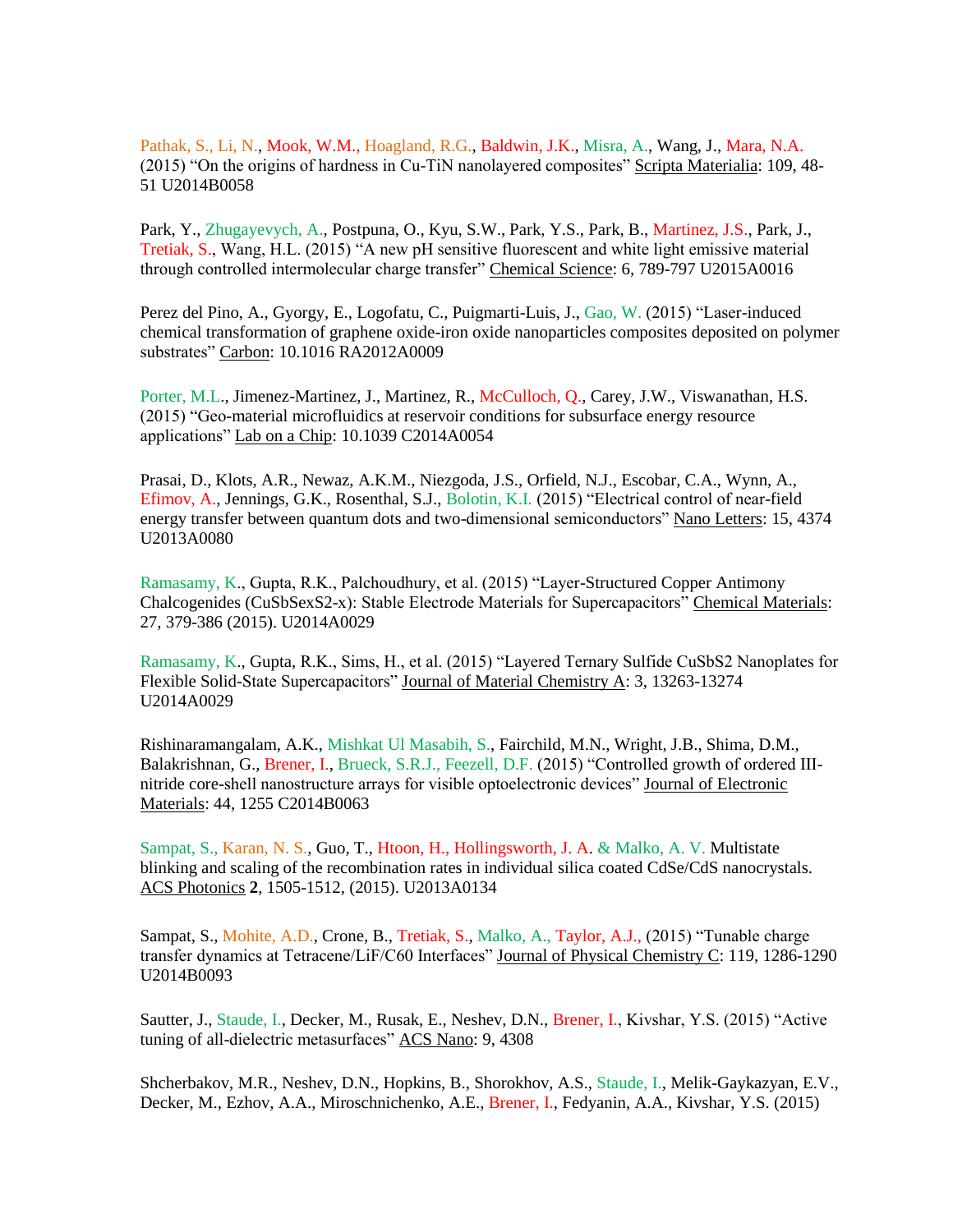"Nonlinear properties of 'magneticlight'" Asia Pacific Physics Newsletter: 4, 57-58 U2014A0030

Shcherbakov, M.R., Neshev, D.N., Hopkins, B., Shorokhov, A.S., Staude, I., Melik-Gaykazyan, E.V., Decker, M., Ezhov, A.A., Miroschnichenko, A.E., Brener, I., Fedyanin, A.A., Kivshar, Y.S. (2015) "Enhanced third-harmonic generation in silicon nanoparticles driven by magnetic response" Nano Letters: 10.1021 U2014A0030

Shcherbakov, M.R., Shorokhov, A.S., Neshev, D.N., Hopkins, B., Staude, I., Melik-Gaykazyan, E.V., Ezhov, A.A., Miroshnichenko, A.E., Brener, I., Fedyanin, A.A., Kivshar, Y.S. (2015) "Nonlinear interference and tailorable third-harmonic generation from dielectric oligomers" ACS Photonics: 2, 578 U2014A0030

Schoeppner, R.L., Wheeler, J.M., Zechner, J., Michler, J., Zbib, H.M., Bahr, D.F. (2015) "Coherent interfaces increase strain-hardening behavior in tri-component nano-scale metallic multilayer thin films" Materials Research Letters: 3, 2 C2014B0081

Song, E., Li, Q., Swartzentruber, B.S., Pan, W., Wang, G.T., Martinez, J.A. (2015) "Enhanced thermoelectric transport in modulation-doped GaN/AlGaN Core/Shell nanowires" Nanotechnology: 27, 015204 C2013B0112

Staude, I., Khardikov, V., Fofang, N., Liu, S., Decker, M., Neshev, D., Luk, T.S., Brener, I., Kivshar, Y. (2015) "Shaping photoluminescence spectra with magnetoelectric resonances in all-dielectric nanoparticles" ACS Photonics: 2, 172 U2014A0030

Sukrittanon, S., Liu, R., Ro, Y.G., Pan, J.L., Jungjohann, K.L., Tu, C.W., Dayeh, S.A. (2015) "Enhanced conversion efficiency in wide-bandgap GaNP solar cells" Applied Physics Letters: 107, 153901 U2013B0062

Sun, C., Zheng, S., Wei, C. C., Wu, Y., Shao, L., Yang, Y., Hartwig, K. T., Maloy, S. A., Zinkle, S. J., Allen, T. R., Wang, H., Zhang, X., (2015) "Superior radiation-resistant nanoengineered austenitic 304L stainless steel for applications in extreme radiation environments." Scientific Reports: *5*, 7801. C2015A0021.

Sun, L., Li, A., Luk, T.S., Yang, X., Gao, J. (2015) "Nonlocal effective medium analysis in symmetric metal-dielectric multilayer metamaterials" Physical Review B: 91, 195147 U2013A0035

Tai, Y.Y., Wang, C.C., Graf, M., Zhu, J.X., Ting, C.S. (2015) "Emergent topological mirror insulator in t2g-orbital systems" Physical Review B: 91, 041111 U2015A0094

Tanaka, A., Chen, R., Jungjohann, K., Dayeh, S. (2015) "Strong geometrical effects in submillimeter selective area growth and light extraction of GaN light emitting diodes on sapphire" Scientific Reports: 5, 17314 U2013B0062

Tian, M., Wang, W., Liu, Y., Jungjohann, K.L., Harris, C.T., Lee, Y.C., Yang, R. (2015) "A Threedimensional carbon nano-network for high performance lithium ion batteries" Nano Energy: 11, 500- 509 C2013B0134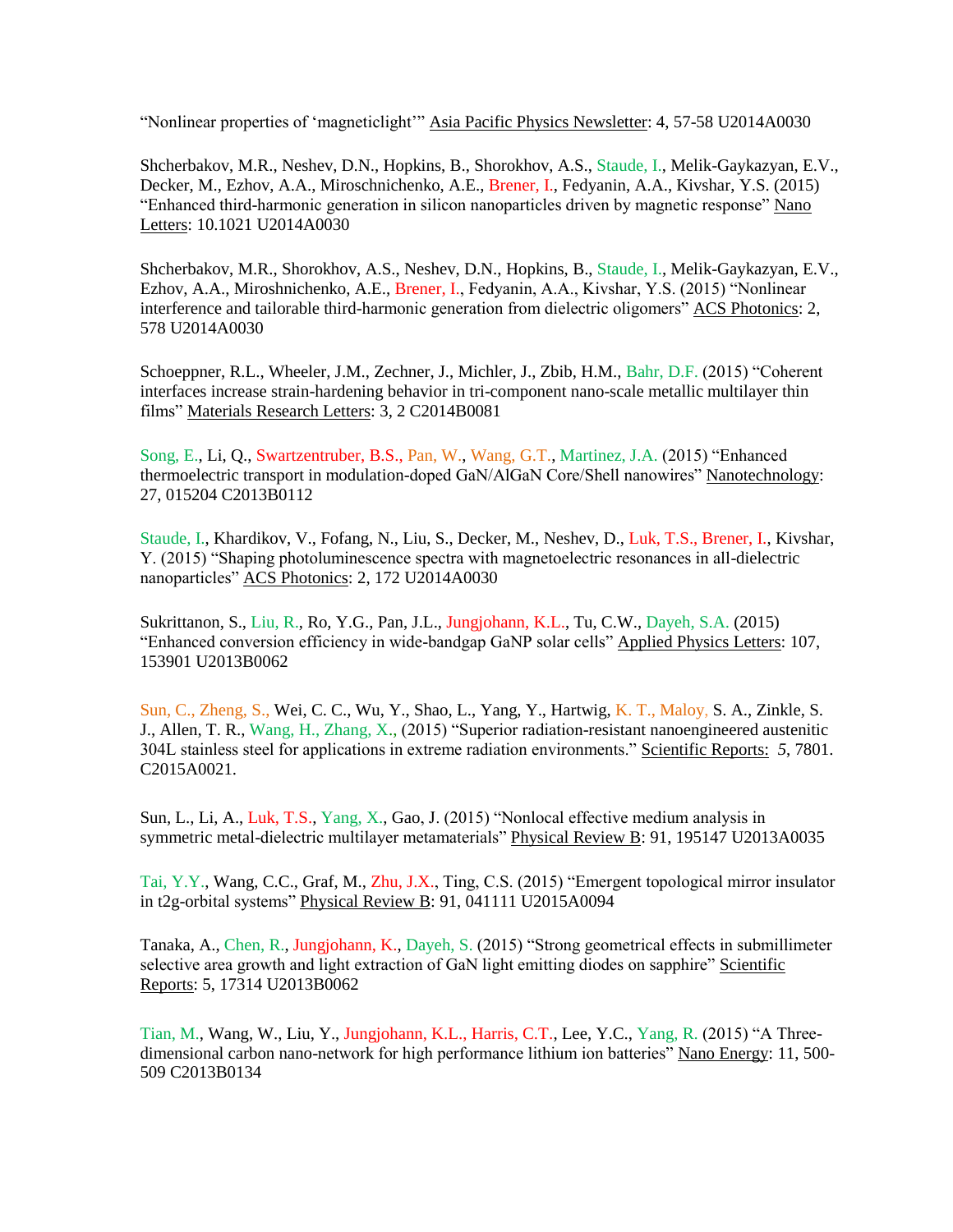Upadhya, P.C., Martinez, J.A., Li, Q., Wang, G.T., Swartzentruber, B.S., Taylor, A.J., Prasankumar, R.P. (2015) "Space and time resolved spectroscopy of sing GaN nanowires" Applied Physics Letters: 106, 263103 C2013B0093

Veith, G.M., Doucet, M., Baldwin, J. K., Sacci, R.L., Fears, T. M., et al. (2015) "Direct Determination of Solid-Electrolyte Interphase Thickness and Composition as a Function of State of Charge on a Silicon Anode" Journal of Physical Chemistry C 119, 20339-20349

Viswanathan, H.S., Hyman, J.D., Karra, S., Carey, J.W., Porter, M.L., Rougier, E., Currier, R.P., Kang, Q., Zhou, L., Jimenez-Martinez, J., Makedonska, N., Chen, L., Middleton, R.S. (2015) "Using discovery science to increase efficiency of hydraulic fracturing while reducing water usage" Hydraulic Fracturing: Environmental Issues: Chapter 3 C2014A0054

Vreeland, E.C., Watt, J., Schober, G.B., Hance, B.G., Austin, M.J., Price, A.D., Fellows, B.D., Monson, T.C., Hudak, N.S., Maldonado-Camargo, L., Bohorquez, A.C., Rinaldi, C., Huber, D.L. (2015) "Enhanced nanoparticle size control by extending LaMer's mechanism" Chemistry of Materials: 27, 17 C2014B0127

Wang, G., Zhang, M., Liu, S., Xie, X.M., Ding, G.Q., Wang, Y.Q., Chu, P.K., Heng, G., Ren, W., Yuan, Q.H., Zhang, P.H., Wang, X., Di, Z.F (2015) "Synthesis of layer-tunable graphene: A combined kinetic implantation and thermal ejection approach" Advanced Functional Materials: 25, 3666-3675 U2014A0013

Wang, X., Fan, F., Wang, J.W., Wang, H., Tao, S., Yang, A., Liu, Y., Chew, H.B., Mao, S.X., Zhu, T., Xia, S. (2015) "High damage tolerance of electrochemically lithiated silicon" Nature Communications: 6, 8417 C2012A0045

Wang, X., Pan, Z., Fan, F., Wang, J.W., Liu, Y., Mao, S.X., Zhu, T., Xia, S. (2015) "Nanoscale deformation measurement with high-resolution transmission electron microscopy and digital image correlation" Journal of Applied Mechanics, Transactions ASME: 82, 121001 C2012A0045

Wang, Z., Luk, T.S., Tan, Y., Ji, D., Zhou, M., Gan, Q., Yu, Z. (2015) "Tunneling-enabled spectrally selective thermal emitter based on flat metallic films" Applied Physics Letters: 106, 101104 U2013B0151

Xu, E.Z., Li, Z., Martinez, J.A., Sinitsyn, N., Htoon, H., Li, N., Swartzentruber, B., Hollingsworth, J.A., Wang, J., Zhang, S.X. (2015) "Diameter dependent thermoelectric properties of individual SnTe nanowires" Nanoscale: 7, 2869 C2013A0093

Xu, Y., Aguiar, J.A., Yadav, S.K., Anderoglu, O., Baldwin, J.K., Wang, Y.Q., Valdez, J.A., Misra, A., Luo, H.M., Uberuaga, B.P., Li, N. (2015) "Solute redistribution and phase stability at FeCr/TiO2 x interfaces under ion irradiation" Acta Materialia: 89, 364-373 U2014B0058

Xu, Y., Yadav, S.K., Aguiar, J.A., Anderoglu, O., Baldwin, J.K., Wang, Y.Q., Misra, A., Luo, H., Uberuaga, B.P., Li, N. (2015) "Irradiation-induced formation of a spinel phase at the FeCr/MgO interface" Acta Materialia: 93, 87 U2013B0018.

Xue, S., Fan, Z., Chen, Y., Li, J., Wang, H., Zhang, X., (2015) "The formation mechanisms of growth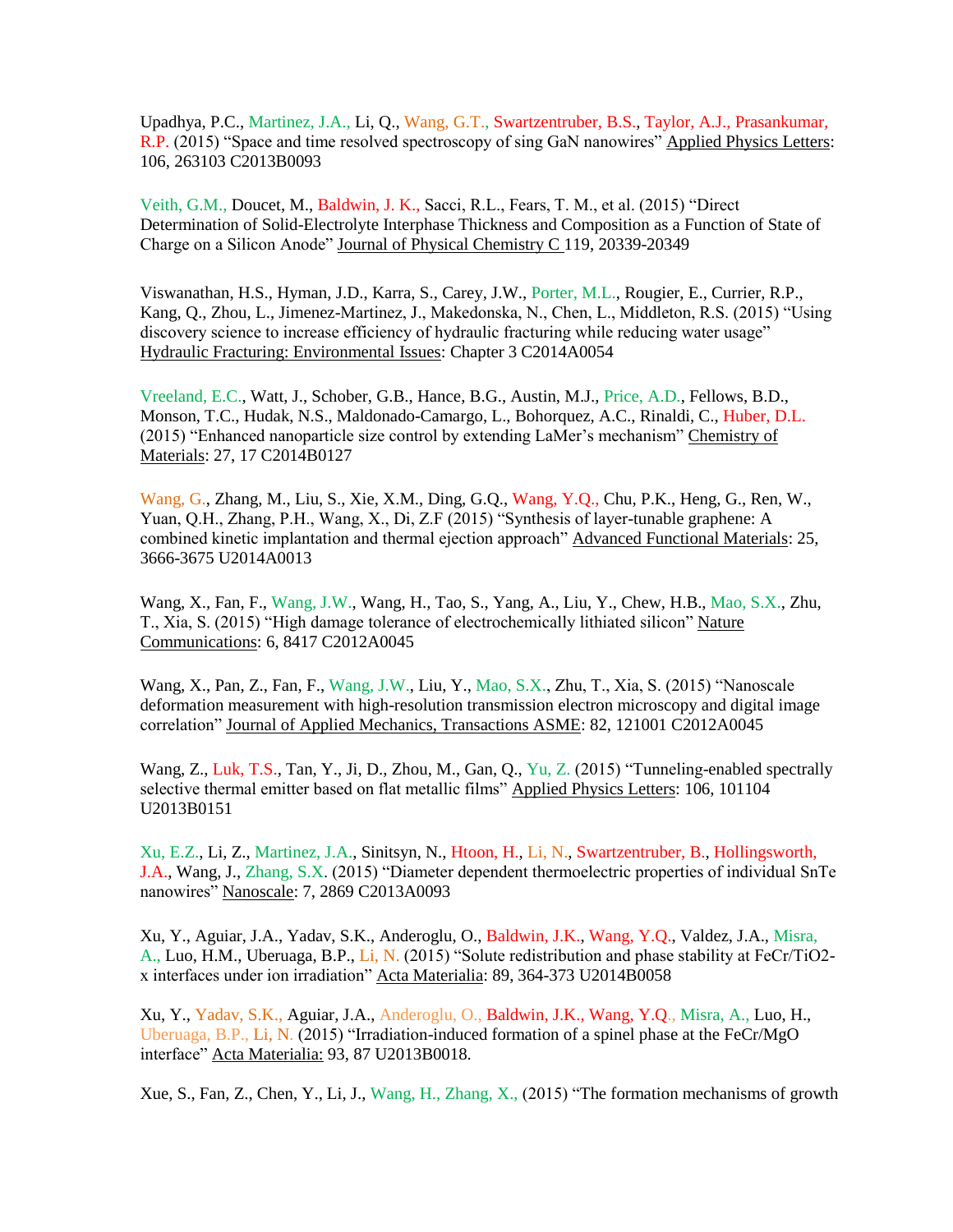twins in polycrystalline Al with high stacking fault energy" Acta Materialia: 101, 62-70. C2015A0021

Yang, S.M., Lee, S., Jian, J., Zhang, W., Jia, Q.X., Wang, H., Noh, T.W., Kalinin, S.V., MacManus-Driscoll, J.L. (2015) "Strongly enhanced oxygen ion transport through Sm-doped CeO2 nanopillars in nanocomposite films" Nature Communications: 6, 8588

Yan, H., Chuang, C., Zhugayevych, A., Tretiak, S., Dahlquisti, F.W., Bazan, G.C. (2015) "Modeling inter-aromatic distances in Geobacter sulfurreducens pili relevant to biofilm charge transport" Advanced Materials: 27, 1908-1911 U2015A0016

Yoo, J., Nguyen, B.M., Campbell, I.H., Dayeh, S.A., Schuele, P., Evans, D., Picraux, S.T. (2015) "Si radial p-i-n junction arrays for photovoltaics with built-in light concentrators" ACS Nano: 9, 5 U2013B0062

Yu, K. Y., Fan, Z., Chen, Y., Song, M., Liu, Y., Wang, H., Kirk, M. A., Li, M., Zhang, X., (2015) "In situ Observation of Defect Annihilation in Kr Ion-Irradiated Bulk Fe/Amorphous-Fe2Zr Nanocomposite Alloy." Materials Research Letters: 3 (1), 35-42. C2013B0013.

Zeng, J., Gao, J., Luk, T.S., Litchinitser, N.M., Yang, X. (2015) "Structuring light by concentric-ring patterned magnetic metamaterial cavities" Nano Letters: 10.1021 C2014B0011

Zhang, G.P., Si, M.S., Bai, Y.H., George, T.F. (2015) "Magnetic spin moment reduction in photoexcited ferromagnets through exchange interaction quenching: beyond the rigid band approximation" Journal of Physics: Condensed Matter: 27, 206003 U2014A0015

Zhang, G.P., Zhu, H.P., Bai, Y.H., Bonacum, J., Wu, X.S., George, T.F. (2015) "Imaging superatomic molecular orbitals in a C60 molecule through four 800-nm photons" World Scientific: 29, 1550115 U2014A0015

Zhang, W., Fan, M., Li, L., Chen, A., Su, Q., Jia, Q.X., MacManus-Driscoll, J.L., Wang, H. (2015) "Heterointerface design and strain tuning in epitaxial BiFeO3:CoFe2O4 nanocomposite films" Applied Physics Letters: 107, 21290 U2012B0069

Zhang, W., Li, L., Lu, P., Fan, M., Su, Q., Khatkhatay, F., Chen, A., Jia, Q.X., Zhang, X., MacManus-Driscoll, J.L., Wang, H. (2015) "Perpendicular exchange biased magnetotransport at the vertical La0.7Sr0.3MnO3-NiO heterointerface" Nanoscale: 7, 13808 U2012B0069

Zheng, S., Shao, S., Zhang, J., Wang, Y., Demkowicz, M., Beyerlein, I., Mara, N.A. (2015) "Adhesion of voids to interfaces with non-uniform energies" Scientific Reports: 5, 15428 U2008A119

Zheng, X., Shen, S., Ren, F., Cai, G., Xing, Z., Liu, Y., Liu, D., Zhang, G., Xiao, X., Wu, W., Jiang, C. (2015) "Irradiation-induced TiO2 nanorods for photoelectrochemical hydrogen production" International Journal of Hydrogen Energy: 10.1016 C2013B0011

Zhou, M., Yi, S., Luk, T.S., Gan, Q., Fan, S., Yu, Z. (2015) "Analog of superradiant emission in